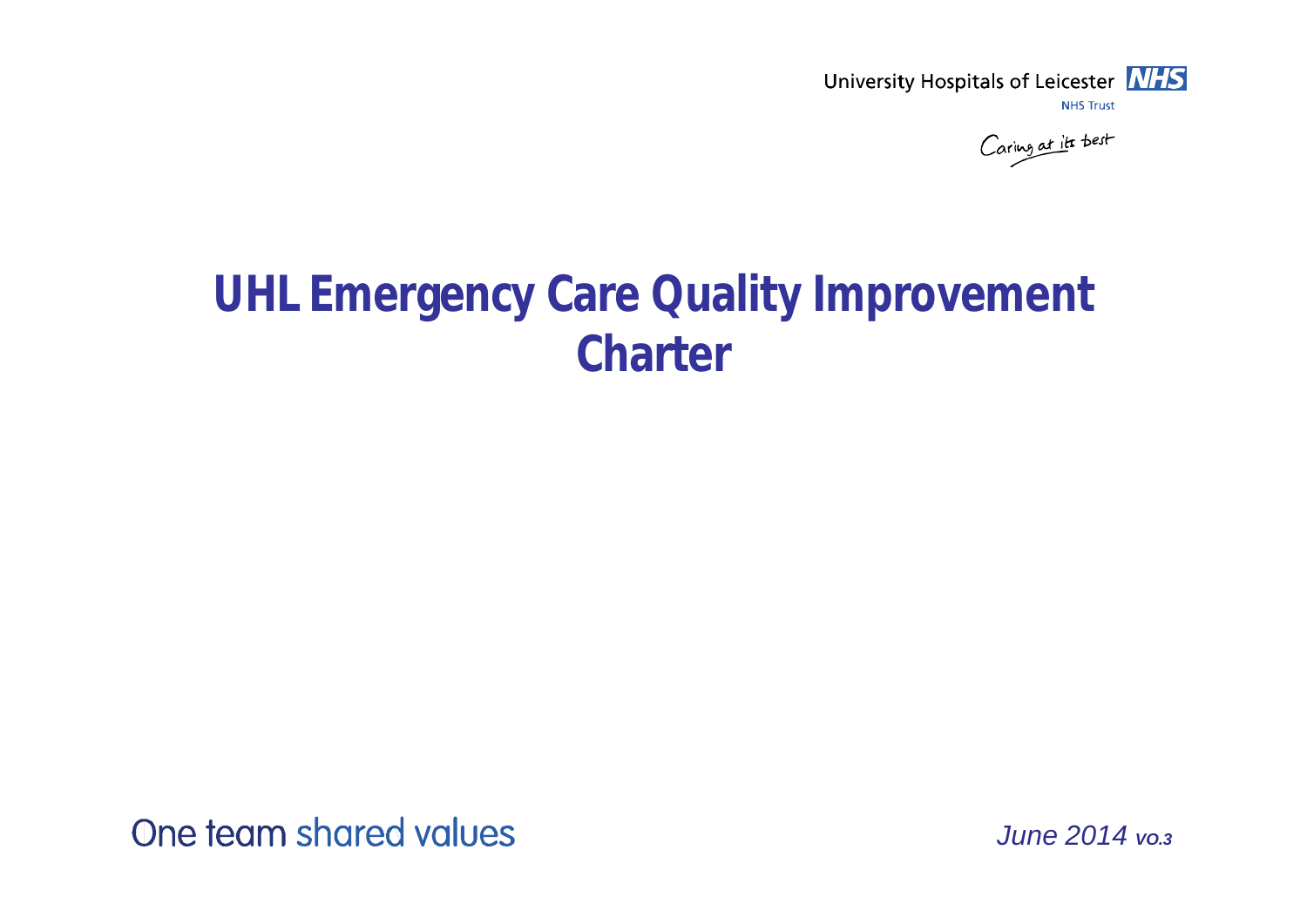## **Contents**



- 1. Background and Purpose
- 2. Scope
- 3. Approach
- 4. Governance
- 5. Roles and Responsibilities
- 6. Meetings
- 8. Reporting and Feedback
- 9. Appendices
	- a) Working Group Actions
	- b) Working Group ToRs
	- c) Emergency Care Quality Steering Group ToRs
	- d) Project Management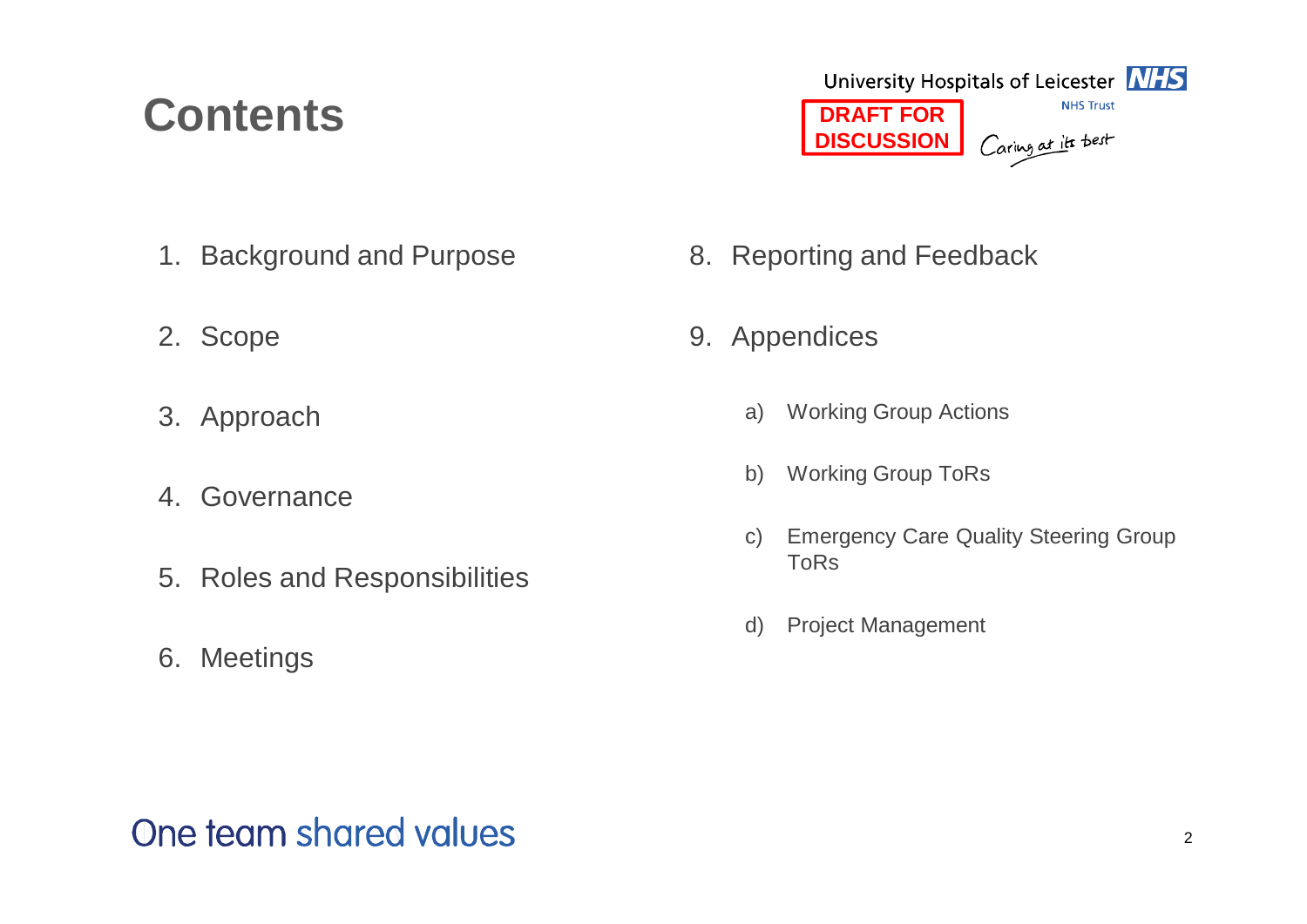## **Background & Purpose**

#### **Background**

The University Hospital Leicester Trust, UHL, has faced significant challenges over a number years in the delivery of an effective emergency care pathway.

The Leicester, Leicestershire and Rutland, LLR, system as well as UHL has had significant input from the Emergency Care Intensive Support Team, ECIST, and Right Place Right Time Consulting. They have both identified the key processes that need to be improved to deliver an effective emergency care pathway.

However, these recommendations have not been embedded in a consistent manner.

#### **Purpose**

The main purpose of this Charter is to articulate how UHL will set out a clear vision and embark on a programme of change, driven by clinical leadership on the shop floor in order to deliver:

**DRAFT FOR DISCUSSION**

- 1. Reduced Mortality
- 2. Reduced Harm
- 3. Reduction in Long Term Care Placements from Hospital
- 4. Reduced Re-Admissions
- 5. Reduction in Complaints Increase in **Compliments**
- 6. Reduced Cancellations of Electives

### One team shared values



**NHS Trust** 

Caring at its best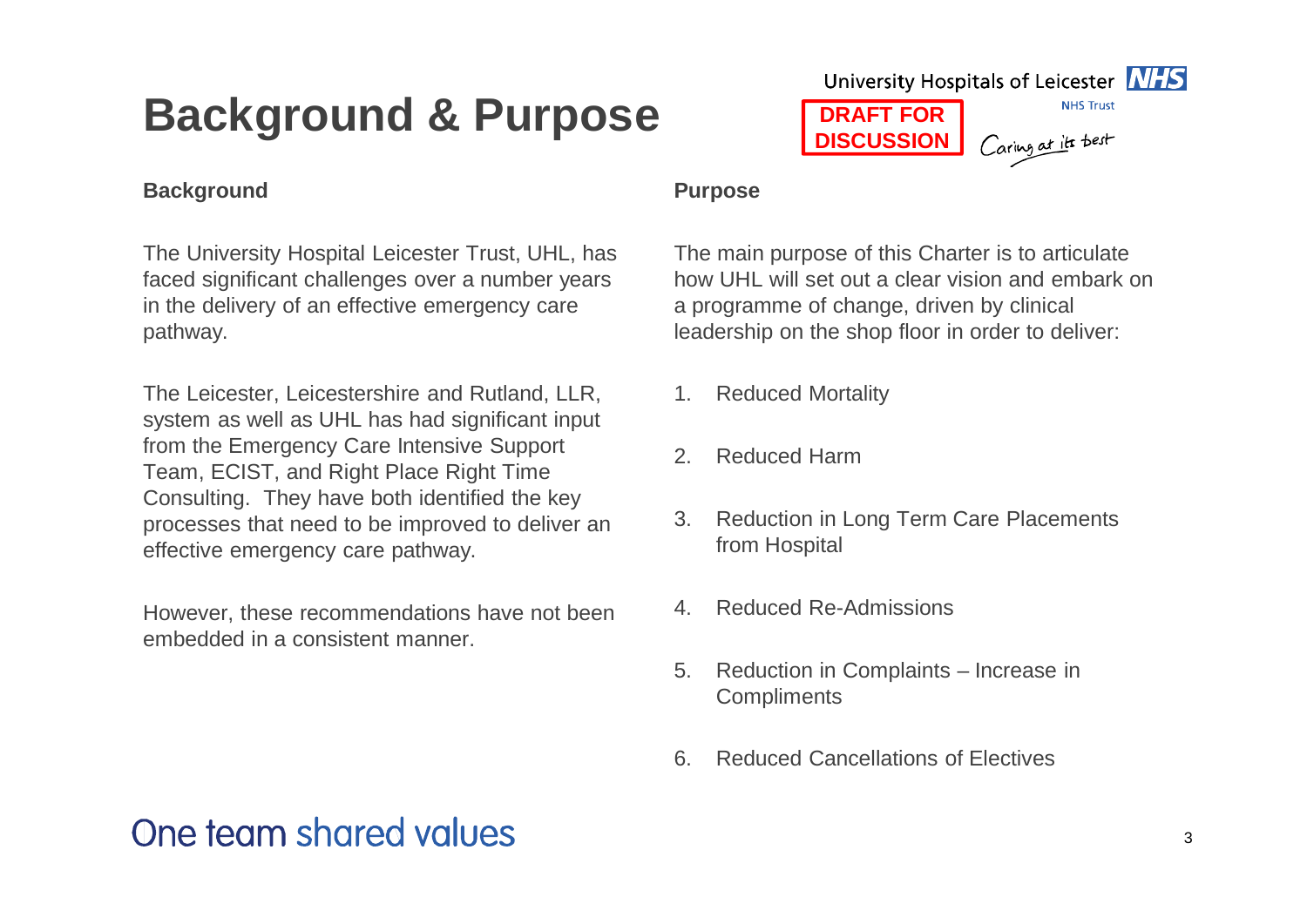## **Scope**



### **Emergency Care Pathway**

The scope of this is limited to the Emergency Care Pathway within the hospital, from front to back, excluding:

- The elective care pathway
- Emergency outpatient pathway, (except hot clinics, which are included)

There are four principal areas or working groups that will drive the necessary changes on a day to day basis.

The Working Groups terms of reference are detailed in Appendix B, however, the high level roles are captured opposite.

#### **Working Groups**

- **1. Organisation -** this covers the communication strategy, organisational development, customer service processes
- **2. Front Door –** this deals with assessment, initial investigation, decision making, referral and short stay
- **3. Base Wards –** will cover base wards and mono-organ Specialties looking specifically at effective case management for non-short stays
- **4. Frailty** this group will look at optimising the inputs and flow for all frail older patients admitted to the emergency pathway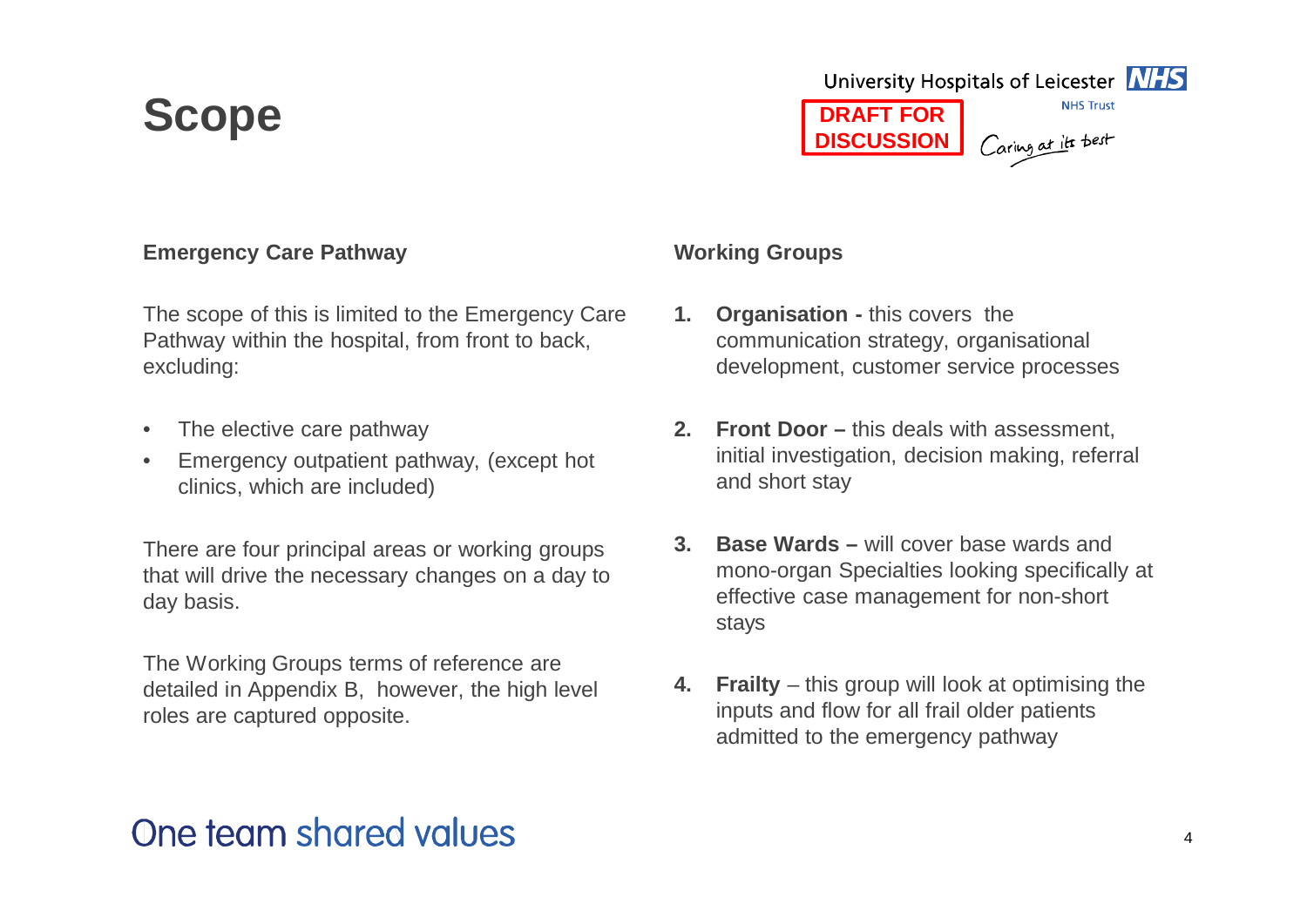## **Approach**

#### **Membership of Working Groups**

The Working Groups will be Consultant led and will be made up of a multi-disciplinary team of clinicians.

The broad remit of the Working Groups is to develop simple, new ways of working in order to address the poor performing areas along the emergency care pathway.

The work of the Working Groups needs to be action focused, whereby:

- New ideas or processes can be deployed/tested quickly
- Feedback on new ideas or processes tested on wards can be received quickly
- Processes can be refined quickly, to achieve further improvement
- Good practice can be easily replicated and rapidly disseminated amongst the wider team
- Tracking of specific KPIs will provide "live feedback" on how well interventions are doing

## One team shared values





**DRAFT FOR DISCUSSION**

Caring at its best

#### **Initial Actions**

A detailed list of specific actions, broken down by working group, are captured in Annex A, however, the specific outcomes for each of the clinical Working Groups is captured below:

| <b>Working</b><br>Group     | <b>Measure of Success</b>                                                                                                                                            |
|-----------------------------|----------------------------------------------------------------------------------------------------------------------------------------------------------------------|
| <b>Front</b><br>Door        | A 5% to 10% reduction in A&E referrals<br>for admission from the non-GP stream.                                                                                      |
|                             | Admitting Specialties to achieve 30% of<br>discharges within 12 hours of referral,<br>with a further 40% discharged with a<br>length of stay of 2 midnights or less. |
| <b>Base</b><br><b>Wards</b> | Reducing the number of beds occupied<br>by patients aged under 75 by 10% to<br>20%.                                                                                  |
| <b>Frailty</b>              | Reducing the number of beds occupied<br>by patients aged over 75, with a stay of<br>over 14 days, by 25% to 50%                                                      |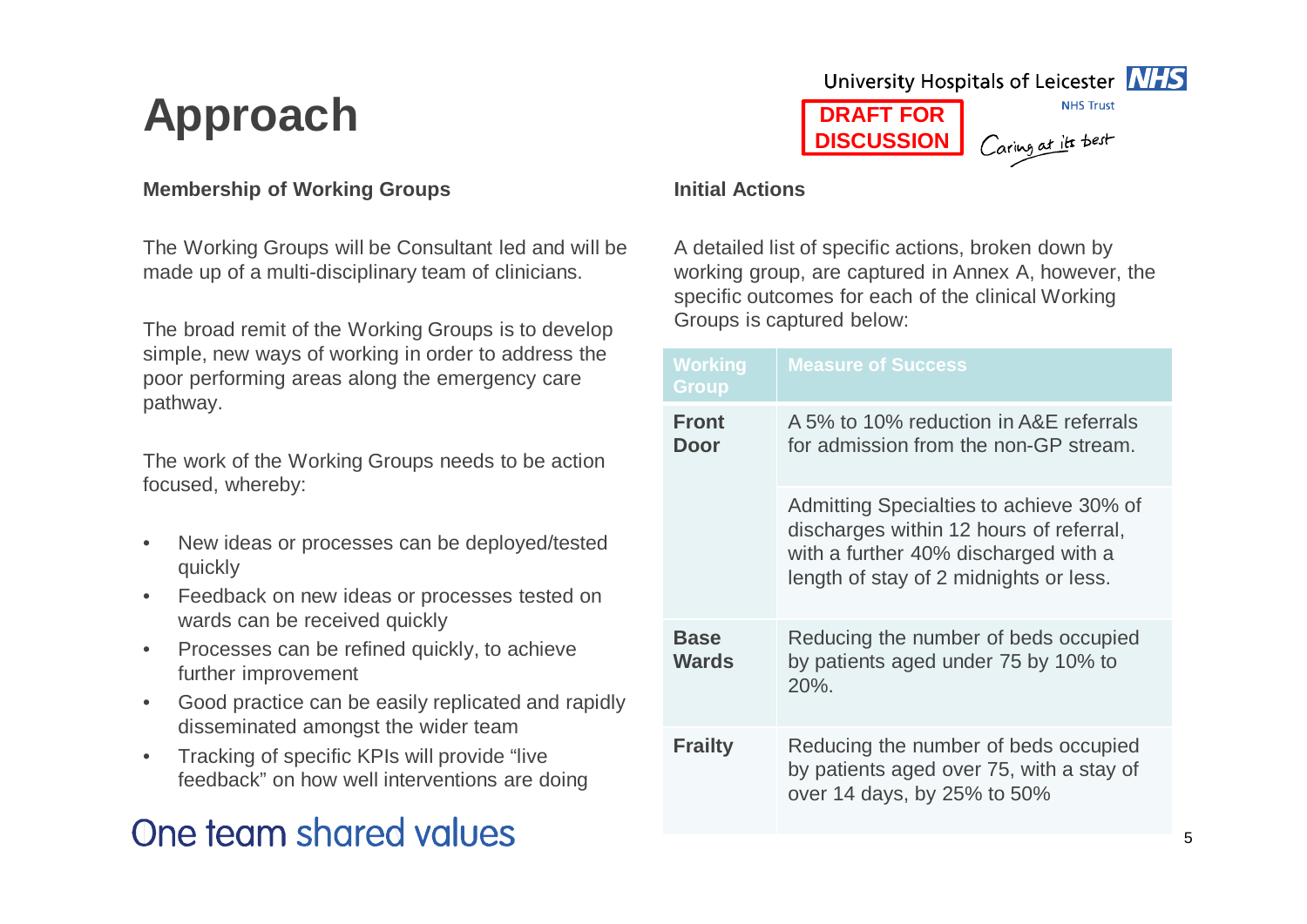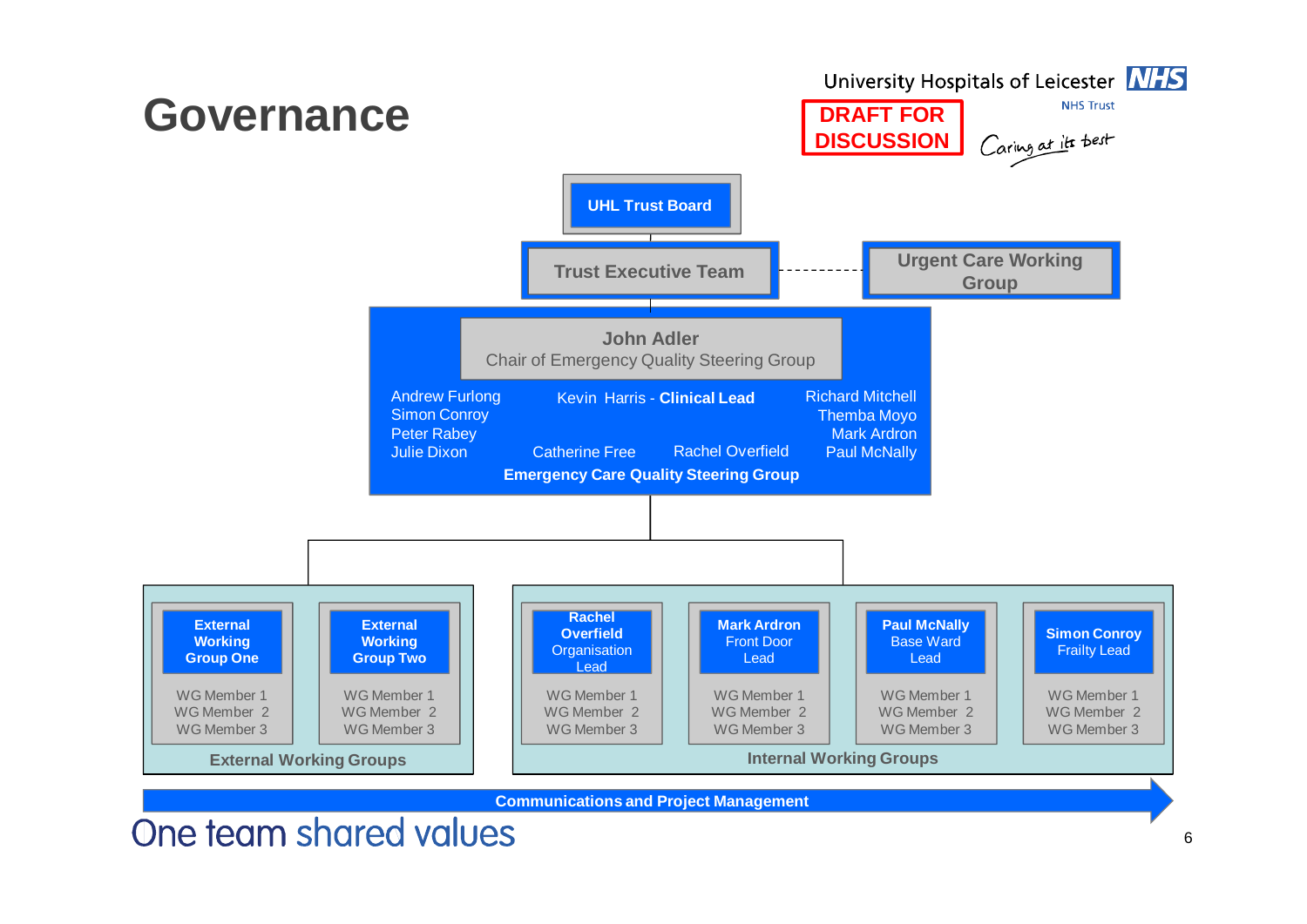## **Roles and Responsibilities DRAFT FOR**

University Hospitals of Leicester **NHS** 

**DISCUSSION**



**NHS Trust** 

Caring at its best

| <b>Role</b>                                               | <b>Responsibilities</b>                                                                                                                                                                                                                                                                             |
|-----------------------------------------------------------|-----------------------------------------------------------------------------------------------------------------------------------------------------------------------------------------------------------------------------------------------------------------------------------------------------|
| <b>UHL Trust Board</b>                                    | • The highest internal escalation point within the programme<br>Provides consent for any expenditure over £1m<br>$\bullet$                                                                                                                                                                          |
| <b>Executive Team</b>                                     | • Acts as escalation point for the Emergency Care Steering Group<br>• Acts as link between the Trust and Local Health Economy, (via the Urgent Care Working<br>Group)<br>• Engaging external agencies in improving the quality of the Emergency Care Pathway<br>• Approve any expenditure up to £1m |
| <b>Urgent Care Working</b><br>Group                       | • Membership made up of representatives from National Trust Development Agency, NHS<br>England, East Midlands Ambulance Service, LLR CCGs<br>No formal role, however will receive regular updates from Executive Team on quality<br>$\bullet$<br>improvements in Emergency Care                     |
| <b>Emergency Care</b><br><b>Quality Steering</b><br>Group | • Oversees internal and external activities to improve the quality of the Emergency Care Pathway<br>• Acts as escalation point when issues can't be resolved at Working Group Level<br>• Acts as senior decision making body, giving guidance where appropriate to the Working Groups               |
| <b>Clinical Lead</b>                                      | • Responsible for providing overall clinical leadership, unblocking issues in a timely manner<br>• Acts as arbiter on conflicting priorities across Working Groups                                                                                                                                  |
| <b>Working Group</b><br>Leads                             | • Leads and chairs Working Groups<br>Provides inspiration to Working Group members in idea generation and issue resolution<br>$\bullet$                                                                                                                                                             |
| <b>Working Group</b><br><b>Members</b>                    | • Act as champions of the Change, sharing and communicating best practice amongst clinical<br>fraternity<br>• Contributing regularly to Working Group Meetings and fostering engagement and input from the<br>shop floor                                                                            |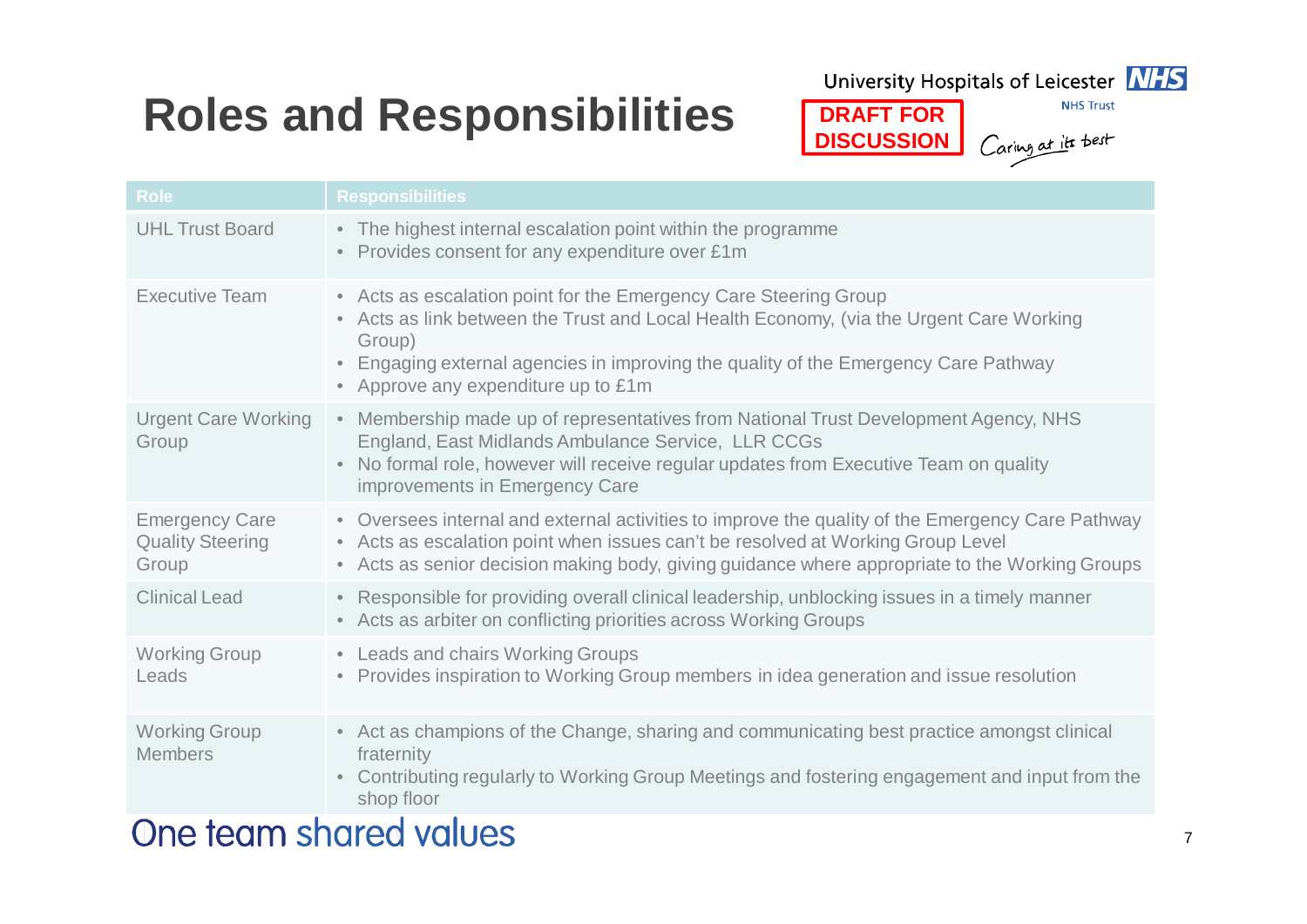## **Meetings**



### **Working Group Meetings**

Working Group meetings need to be action based meetings, focusing on the identification of what is working well and what needs changing.

It needs to take place on a weekly basis and to be chaired by the Working Group Lead.

The key items to be discussed are:

- 1. Performance against KPIs
- 2. Confirmation of interventions that are working well and how to spread them
- 3. Ideas for interventions not performing well
- 4. Key messages or escalations for Steering **Group**

#### **Steering Board Meetings**

The Steering Board has it's own terms of reference, (see Appendix C), and will have oversight of both internal and external activities required to improve the emergency care pathway across the whole of the Local Health Economy.

The Steering Board will meet initially on a fortnightly basis, dropping to once a month once more grip and control is achieved across the whole emergency care pathway and performance indicators are above an agreed baseline and on a consistent upward trajectory.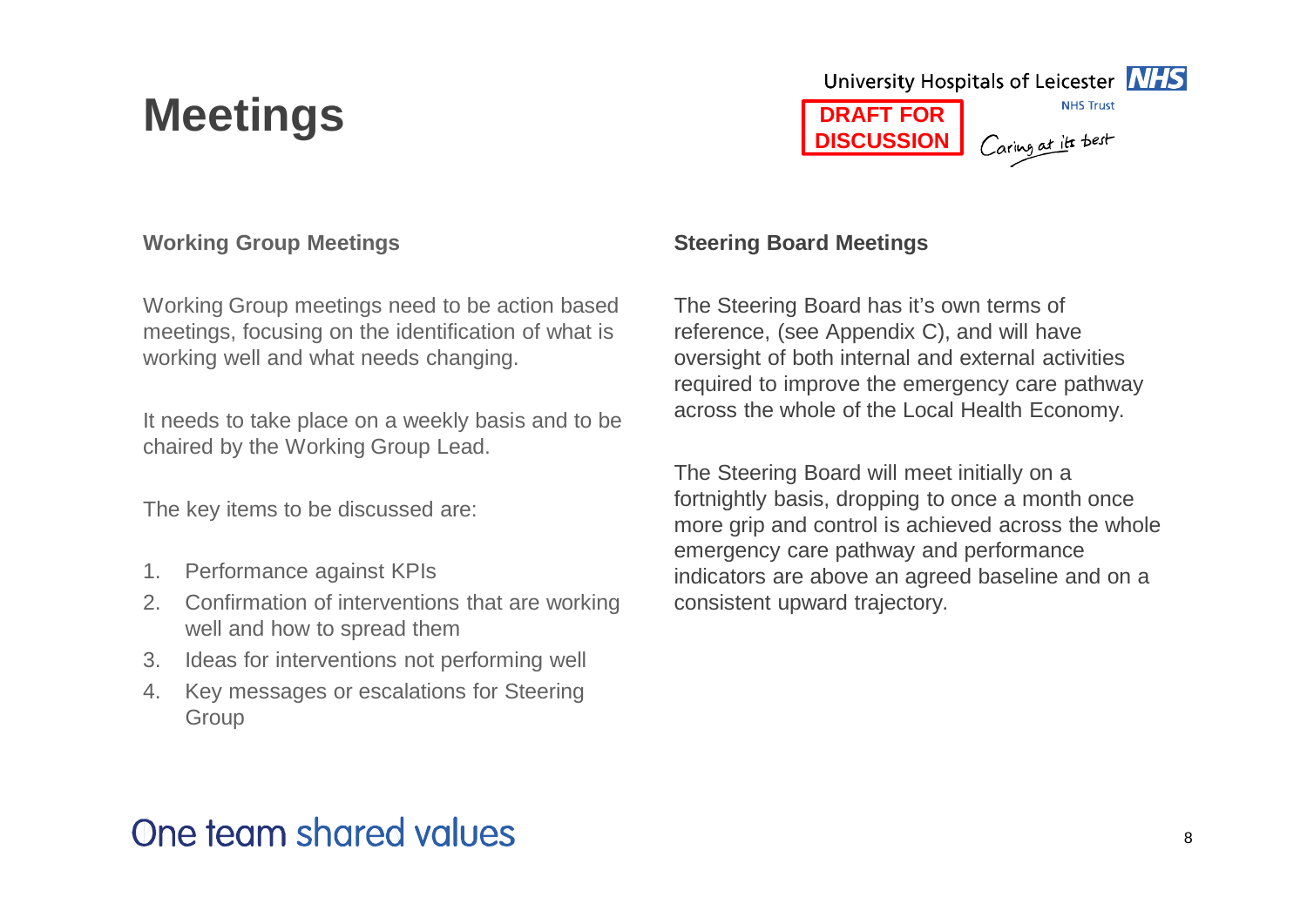## **Reporting and Feedback**

### **Creation of KPI Measures**

Each working group will create their own set of KPIs that will be signed off by the Steering Group. These KPIs will relate specifically to the outcome.

The main purpose of the KPIs is for the working groups to measure the efficacy of their actions taken in improving the Emergency Care Pathway.

The monitoring and reporting of the KPIs will occur at all levels from Ward to Board enabling:

- *1. Clinicians*
- To receive live feedback on interventions
- To make quick improvements to processes
- To identify what works well, quickly
- Share good practice rapidly

University Hospitals of Leicester **NHS DRAFT FOR** Caring at its best **DISCUSSION**



**NHS Trust** 

*2. Working Groups*

- To review performance at weekly meetings
- To have clear oversight of what is working well
- To be responsive to what is working well and areas for improvement
- Provide updates on progress to Steering Group
- *3. SRO*
- To have oversight of performance across all Working Groups
- Identify unintended consequences on one Working Group caused by actions in another
- Report on overall progress to the Steering Group
- *4. Steering Group*
- See improvement right across the emergency pathway
- Provide evidence to the Urgent Care Working Group and other external stakeholders on improvements across the emergency pathway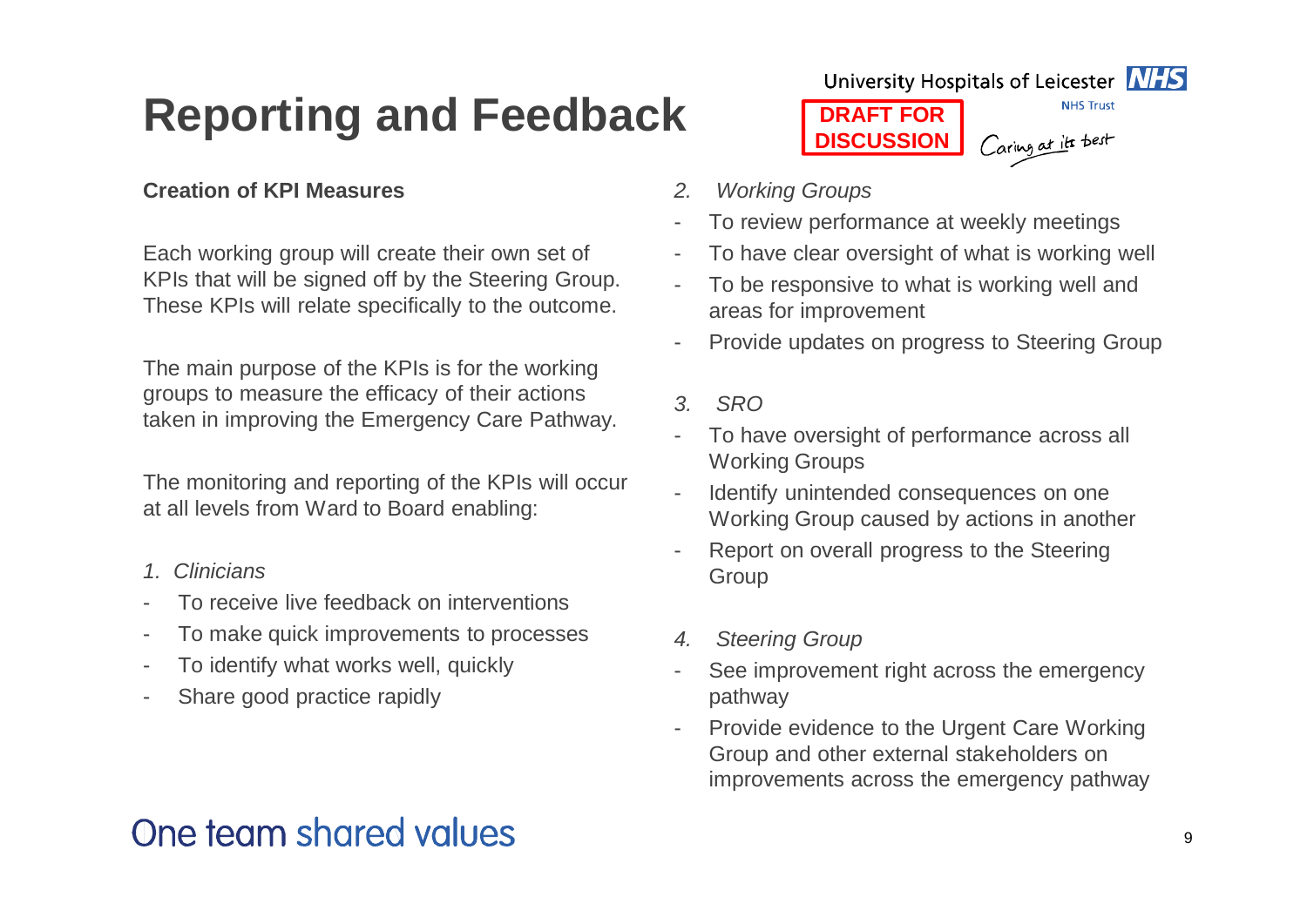## **Appendices DRAFT FOR**

University Hospitals of Leicester **NHS NHS Trust** Caring at its best **DISCUSSION**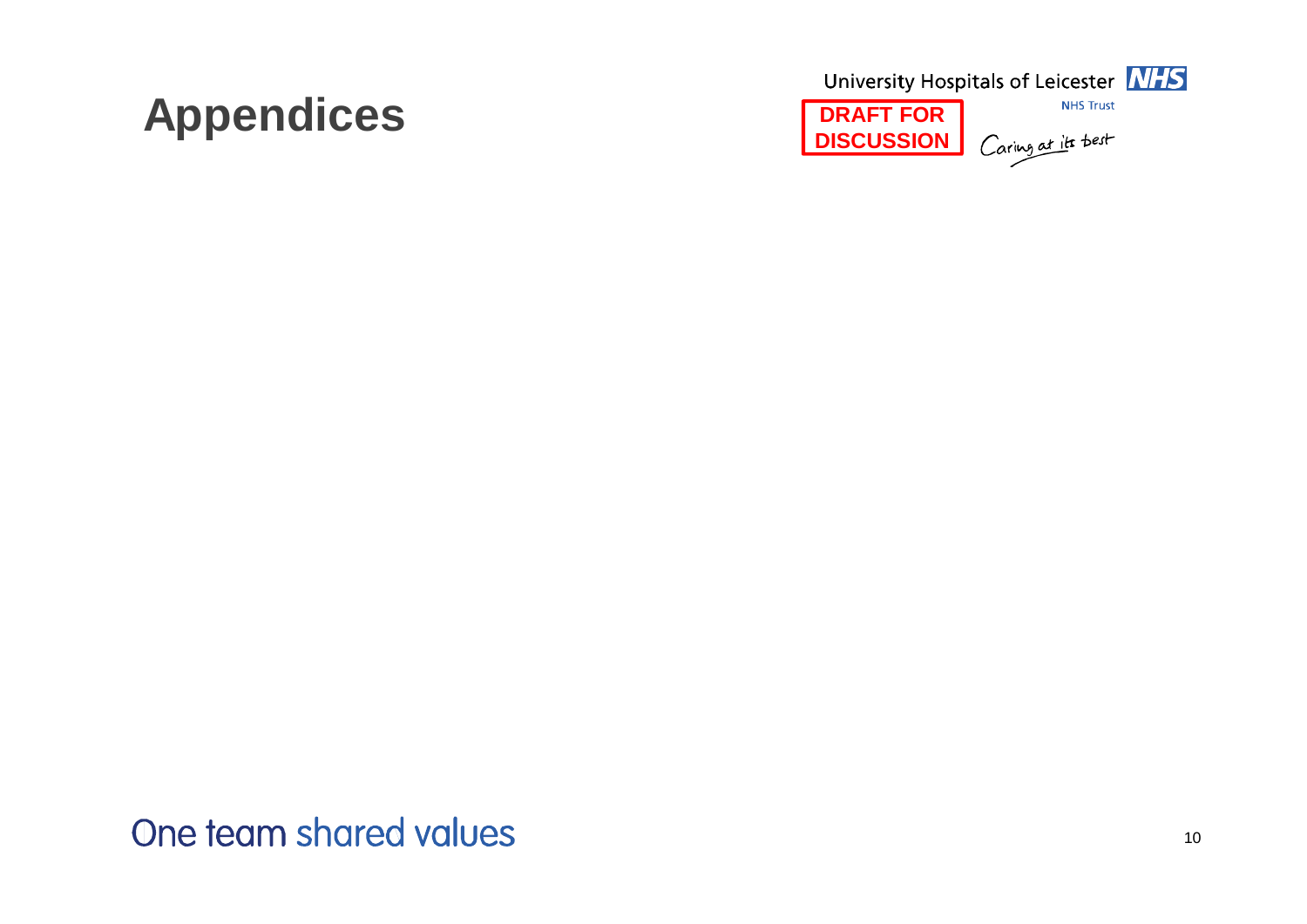## **Appendix A – Working Group Actions (1/5)**

University Hospitals of Leicester **NHS** 

**DRAFT FOR DISCUSSION**



**NHS Trust** 

Caring at its best

|                | <b>Working Group</b>  | <b>Action</b>                                                                                                                                                                                                                                                                                                            |
|----------------|-----------------------|--------------------------------------------------------------------------------------------------------------------------------------------------------------------------------------------------------------------------------------------------------------------------------------------------------------------------|
| $\mathbf{1}$   | <b>Steering Group</b> | Agree plan with CCG colleagues to reduce the volume of attendances in ED                                                                                                                                                                                                                                                 |
| $\overline{2}$ | <b>Steering Group</b> | Agree plan with CCG colleagues to increase the proportion of patients who are treated in the<br><b>UCC</b>                                                                                                                                                                                                               |
| 3              | <b>Front Door</b>     | Stop specialty 'ping pong' - ED are getting repeatedly bounced between specialties – simple<br>rule – when ED refers the answer is 'yes' – if that team assess the patient (in ED if<br>physiologically unstable or in their assessment area if stable) and feel it should be under<br>another specialty, they refer on. |
| 4              | <b>Front Door</b>     | Stop specialty dumping – here the specialty suggest to GP for the patient to go to ED when<br>they should be direct to specialty $-$ the only patients who should go to ED from a GP<br>referral are those that are or become unstable.                                                                                  |
| 5              | <b>Front Door</b>     | Improve specialty response times to $ED - 30$ mins to arrive to assess in $ED$ if unstable or<br>probable direct home or 30 mins to leave Department                                                                                                                                                                     |
| 6              | <b>Front Door</b>     | Standardise process and performance manage teams to improve floor management in ED.                                                                                                                                                                                                                                      |
| 7              | <b>Front Door</b>     | Standardise process and performance manage teams in assessment units.                                                                                                                                                                                                                                                    |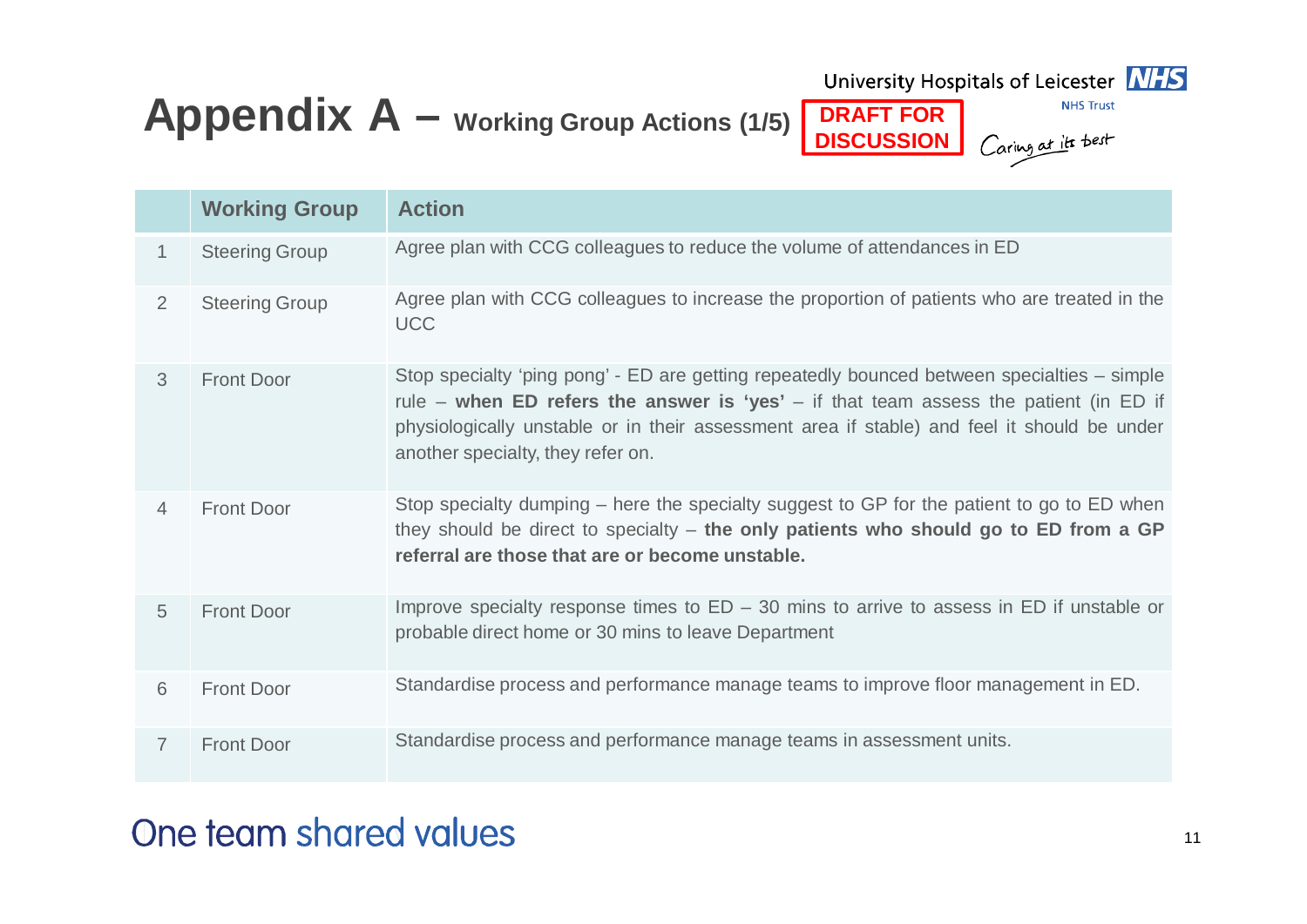## **Appendix A – Working Group Actions (2/5) DRAFT FOR**

University Hospitals of Leicester **NHS** 

**DISCUSSION**



**NHS Trust** 

Caring at its best

|                 | <b>Working Group</b> | <b>Action</b>                                                                                                                                                                                                                                                                                                                                                                                                                                                      |
|-----------------|----------------------|--------------------------------------------------------------------------------------------------------------------------------------------------------------------------------------------------------------------------------------------------------------------------------------------------------------------------------------------------------------------------------------------------------------------------------------------------------------------|
| 8               | <b>Front Door</b>    | RAT in assessment area – variable. Set 15 min processing time, senior led (Consultant or<br>ST5 and above – training opportunity for more junior docs to shadow seniors) with support of<br>Band 5 nurse +/- generic worker with phlebotomy, ECG etc. skills                                                                                                                                                                                                       |
| 9               | <b>Front Door</b>    | Review the opportunity and benefit of Acute Physician and Acute Geriatrician at front door<br>during key demand period 1000 hrs. until 2000 hrs. seeing the query admit and query<br>discharge patients                                                                                                                                                                                                                                                            |
| 10              | <b>Front Door</b>    | Seven day analysis of the breach standards to understand causes of breaches.                                                                                                                                                                                                                                                                                                                                                                                       |
| 11              | <b>Front Door</b>    | 100% minor case compliance in ED                                                                                                                                                                                                                                                                                                                                                                                                                                   |
| 12 <sup>2</sup> | <b>Front Door</b>    | Prompt booking of patients - Review potential mechanisms to speed handover between from<br>both EMAS and UCC to release staff                                                                                                                                                                                                                                                                                                                                      |
| 13              | <b>Front Door</b>    | Improve access to diagnostics in line with national standard 'waits due to delays in pathology<br>or radiology should be rare. There should be 7 day access to diagnostics for A&E, EAU and<br>all wards including admission avoidance schemes. Requests from A&E should be prioritised<br>for immediate response. There should be escalation processes in place if delays are<br>occurring.'<br>Confirm what the key performance indicators are for access times. |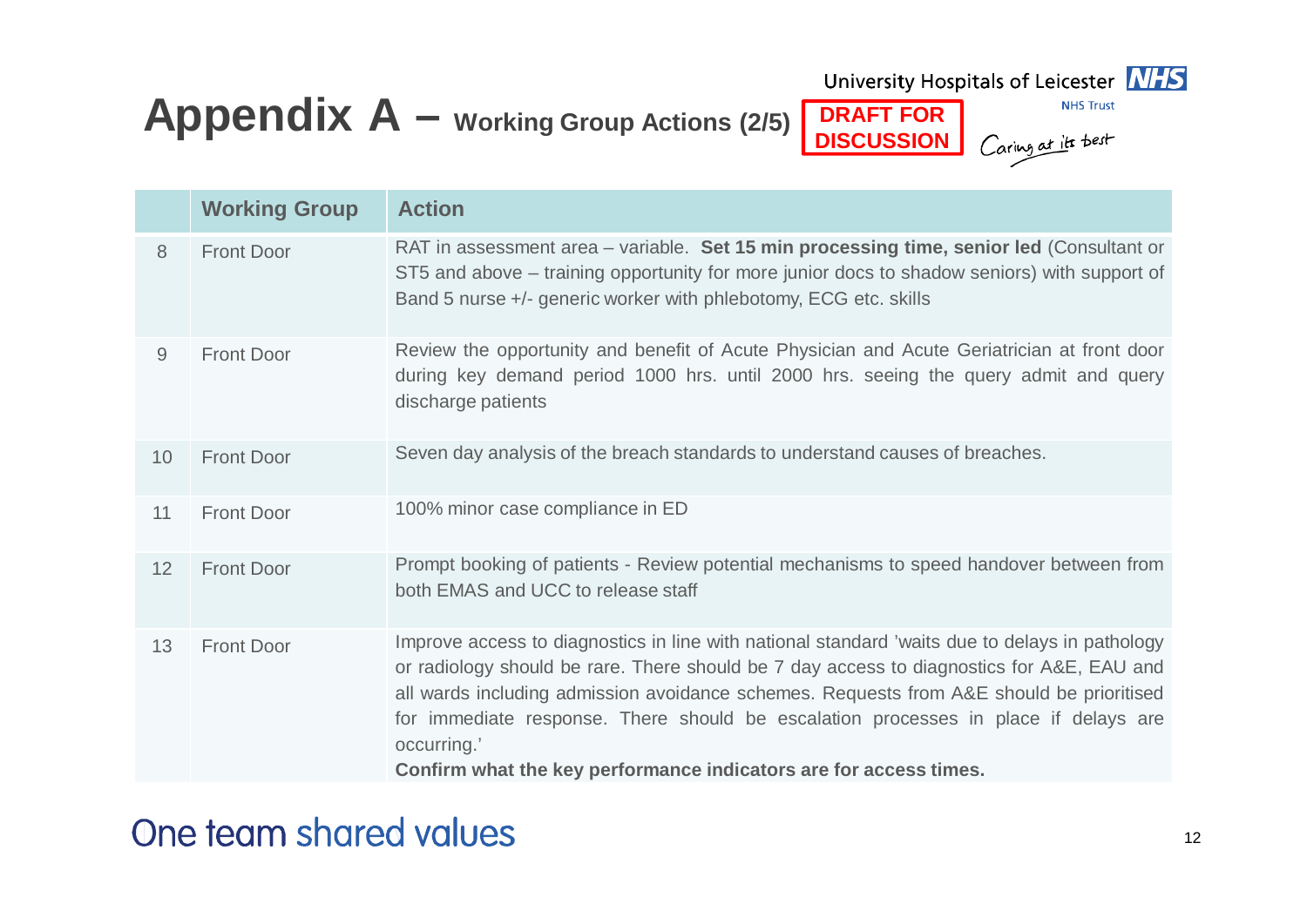### **Appendix A – Working Group Actions (3/5) DRAFT FOR DISCUSSION**

University Hospitals of Leicester **NHS** 



**NHS Trust** 

Caring at its best

|    | <b>Working</b><br><b>Group</b> | <b>Action</b>                                                                                                                                                                                                                                                                                                                                                                                                                                                                                                                                                                                                                                                                                                                         |  |  |  |
|----|--------------------------------|---------------------------------------------------------------------------------------------------------------------------------------------------------------------------------------------------------------------------------------------------------------------------------------------------------------------------------------------------------------------------------------------------------------------------------------------------------------------------------------------------------------------------------------------------------------------------------------------------------------------------------------------------------------------------------------------------------------------------------------|--|--|--|
| 14 | <b>Front Door</b>              | Time to medical assessment in line with national standard 'Delays due to first medical assessment<br>should be rare. Patients should be seen by a clinician within one hour and there should be<br>appropriate escalation where this is not delivered. This should be monitored daily with the<br>breach analysis.'                                                                                                                                                                                                                                                                                                                                                                                                                   |  |  |  |
| 15 | <b>Front Door</b>              | Agree specific process with each speciality to improve medical in-reach into AMU.                                                                                                                                                                                                                                                                                                                                                                                                                                                                                                                                                                                                                                                     |  |  |  |
| 16 | <b>Front Door</b>              | AMU assessment and decision timelines are not being performance managed. Set 'door to<br>doctor' of 30 minutes and 'door to consultant' of 4 hours (80% of the time) for ED<br>referrals. For GP referrals – rapid assessment by Consultant - at least 30-50% of GP referrals<br>can have a zero LOS.                                                                                                                                                                                                                                                                                                                                                                                                                                 |  |  |  |
| 17 | <b>Front Door</b>              | Deliver an improved consultant triage service. Confirm what the key metrics are for the service.<br>The implementation plan requires:<br>Appointment of 4 ortho-geriatricians and 3 acute physicians – (these jobs are out to advert)<br>$\bullet$<br>Revision of existing consultant job plans which will include daily consultant ward round and<br>$\bullet$<br>increased weekend presence in support of emergency flow- formal notification has<br>commenced and job plan review meetings are scheduled for June 2014<br>General Surgical triage service - the CMG is developing a plan to pilot but a definitive service<br>$\bullet$<br>will require new substantive appointments and job plan review for existing consultants. |  |  |  |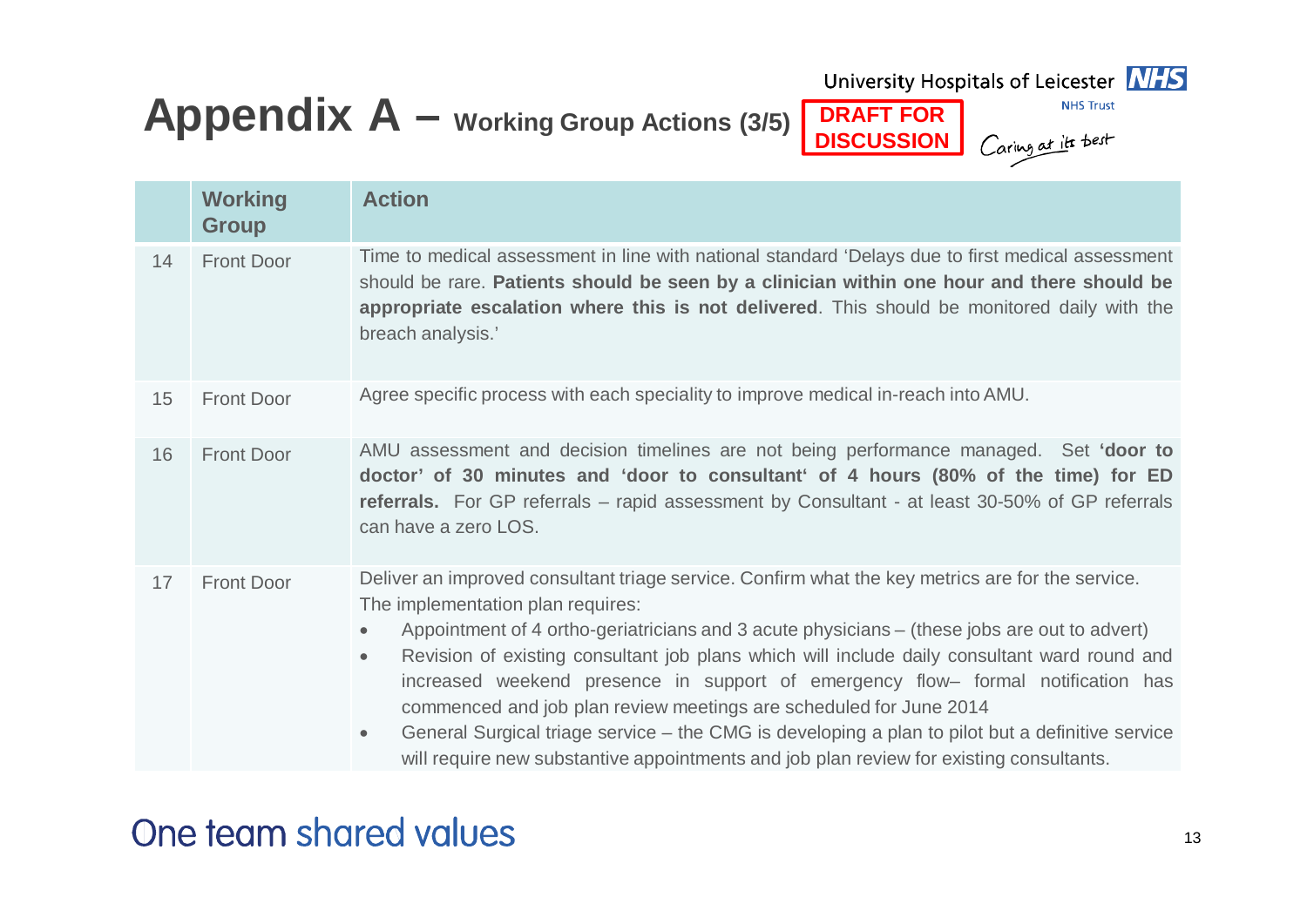

**NHS Trust** 



## **Appendix A – Working Group Actions (4/5) DRAFT FOR**

**DISCUSSION**

Caring at its best

| <b>Working Group</b>             | <b>Action</b>                                                                                                                                                                                                                                                                                                                                                                                                                                                                                            |
|----------------------------------|----------------------------------------------------------------------------------------------------------------------------------------------------------------------------------------------------------------------------------------------------------------------------------------------------------------------------------------------------------------------------------------------------------------------------------------------------------------------------------------------------------|
| <b>Base Wards and</b><br>Frailty | Implement one stop ward rounds – this is a ward round where EDD and CCD are re-enforced<br>to everyone, where actions required are carried out immediately eg requests, discharge<br>summary, TTOs etc                                                                                                                                                                                                                                                                                                   |
| <b>Base Wards and</b><br>Frailty | Implement 'assertive board rounding' and follow up with observation and feedback and a peer<br>to peer process.                                                                                                                                                                                                                                                                                                                                                                                          |
| <b>Base Wards and</b><br>Frailty | Ward referrals to other specialties for advice $-$ variable response times $-$ standardise to $<$ 4<br>hours if non-urgent and <1 hour if urgent and at an appropriately senior level – default is<br>Consultant.                                                                                                                                                                                                                                                                                        |
| <b>Front Door</b>                | Construct of the Consultant clinical decision $-$ EDD and CCD not consistently being done $-$ i.e.<br>an end to end case management plan which is then assertively delivered.                                                                                                                                                                                                                                                                                                                            |
| <b>Base Wards and</b><br>Frailty | Improve bed availability in line with national standard                                                                                                                                                                                                                                                                                                                                                                                                                                                  |
| <b>Base Wards and</b><br>Frailty | Senior medical review in line with national standard 'Senior medical review is critical to ensure<br>the day's discharges are made; a particular day's discharges will need to be preceded by a<br>senior medical review early the following morning. Unless this happens, there will be<br>insufficient beds made available during the morning to meet that day's demands. Daily senior<br>review rounds and during periods of peak demand twice daily senior review ward rounds<br>should take place.' |
|                                  |                                                                                                                                                                                                                                                                                                                                                                                                                                                                                                          |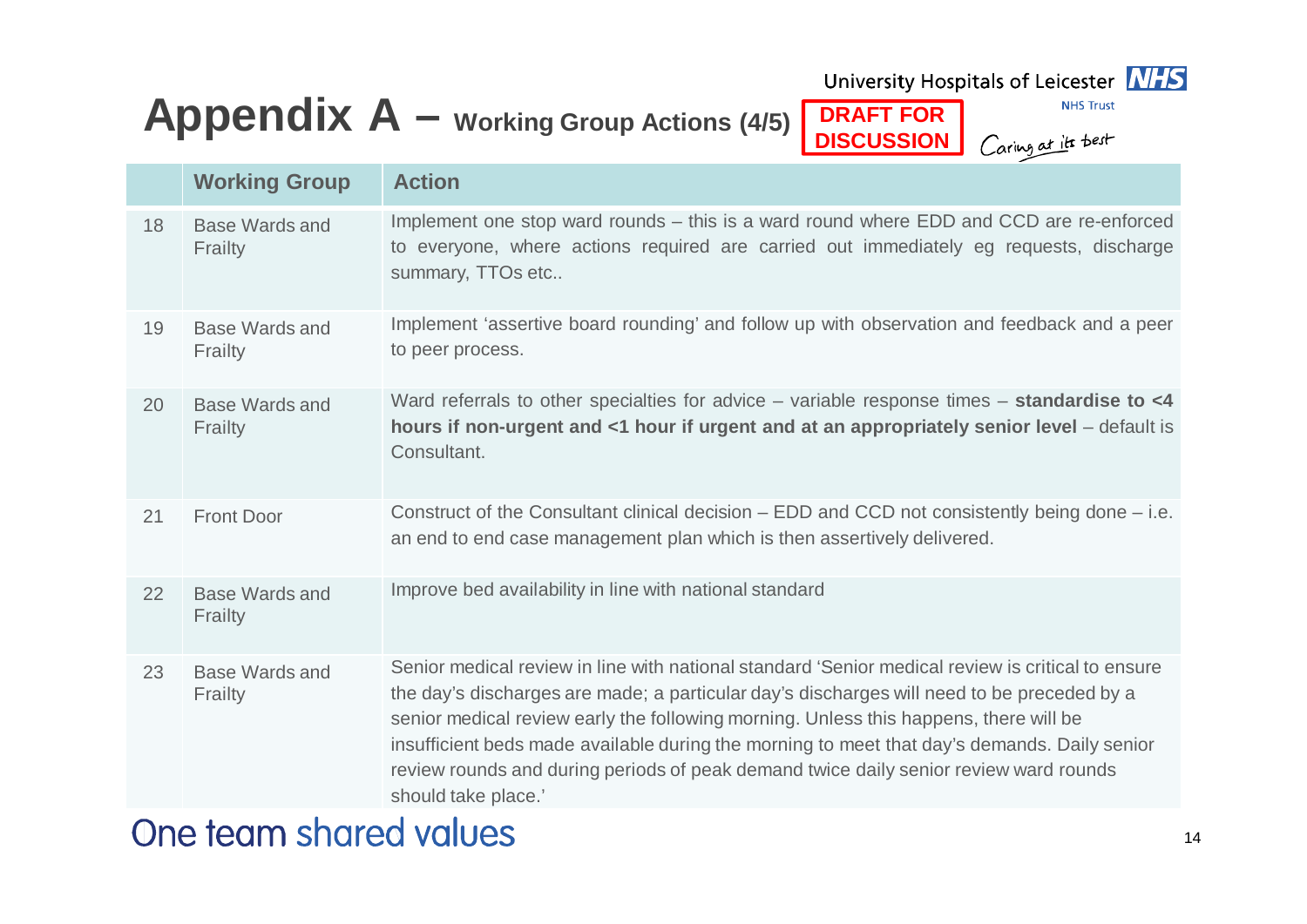

University Hospitals of Leicester **NHS** 



**NHS Trust** 

Caring at its best

|    | <b>Working Group</b>                        | <b>Action</b>                                                                                                                   |
|----|---------------------------------------------|---------------------------------------------------------------------------------------------------------------------------------|
| 24 | <b>Base Wards and</b><br>Frailty            | Agree process for morning discharge rate in line with national standard                                                         |
| 25 | Base Wards and<br>Frailty                   | Improve use of discharge lounge in line with national standard                                                                  |
| 26 | Organisation                                | Standardise site meetings                                                                                                       |
| 27 | <b>Steering Group &amp;</b><br>Organisation | Agree with CCGs and LPT a plan to reduce DTOCs down to 3.5% as a minimum                                                        |
| 28 | <b>Steering Group &amp;</b><br>Organisation | Begin process of creating a 'social movement' to back the change – similar to 'NHS Change<br>day'                               |
| 29 | <b>Steering Group &amp;</b><br>Organisation | Review key performance indicators to monitor performance across LL health economy                                               |
| 30 | Organisation                                | Begin process of creating a 'social movement' to back the change - similar to 'NHS Change<br>day'                               |
| 31 | Organisation                                | Review key performance indicators to monitor performance across LLR health economy                                              |
| 32 | Organisation                                | Review ED Medical staffing to ensure that resources (processing power) are best matched to<br>demand                            |
| 33 | <b>Front Door</b>                           | Review working protocols with the UCC to ensure the most efficient possible patient pathway<br>and monitor compliance with KPIs |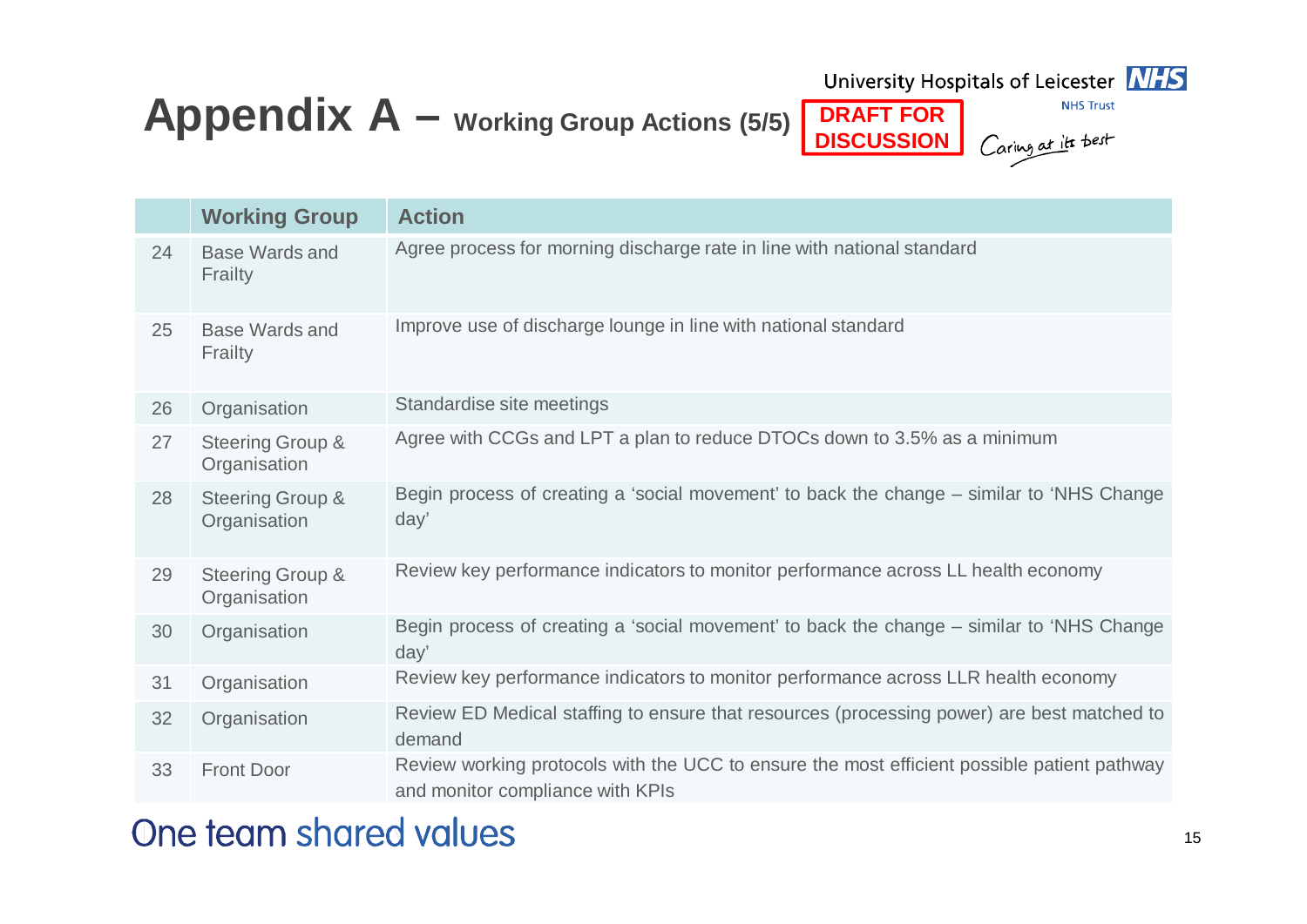## **Appendix B – Working Groups ToRs (1/5)**

**DRAFT FOR** Caring at its best **DISCUSSION**



**NHS Trust** 

#### **Organisation ToRs**

The key a activities for this workstream are:

- Development of communication strategy
- Development of high-level metrics
- Organisational development
- Development of internal and external customer processes
- Act as arbiter across working groups
- Escalate inter-Working Group issues not resolved to Steering Group

#### **Front Door ToRs**

The key a activities for this workstream are:

- Optimisation of the following front of house processes that take place in A&E, Medical/Surgical Assessment and any other acute/emergency assessment areas, short stay including EDU:

**Front Door ToRs Continued:**

- Assessment
- Initial Investigation
- Decision Making
- **Referral**
- **Short Stay**

The product of this working group will be an "assess once, investigate once and decide once" model.

Key outcome measures:

- 5% to 10% reduction in A&E referrals from non-GP referred stream
- Admitting specialties to achieve 30% of discharges within 12 hours of referral, with a further 40% discharged within 2 midnights or less

Peer to peer measures to include

- 6 week rolling average of discharges with LOS of 0
- Stays < 3 days by consultant balanced by re-admission rate

Key outcome metrics will be deaths and harm events within the first 48hrs and re-admission numbers/rates.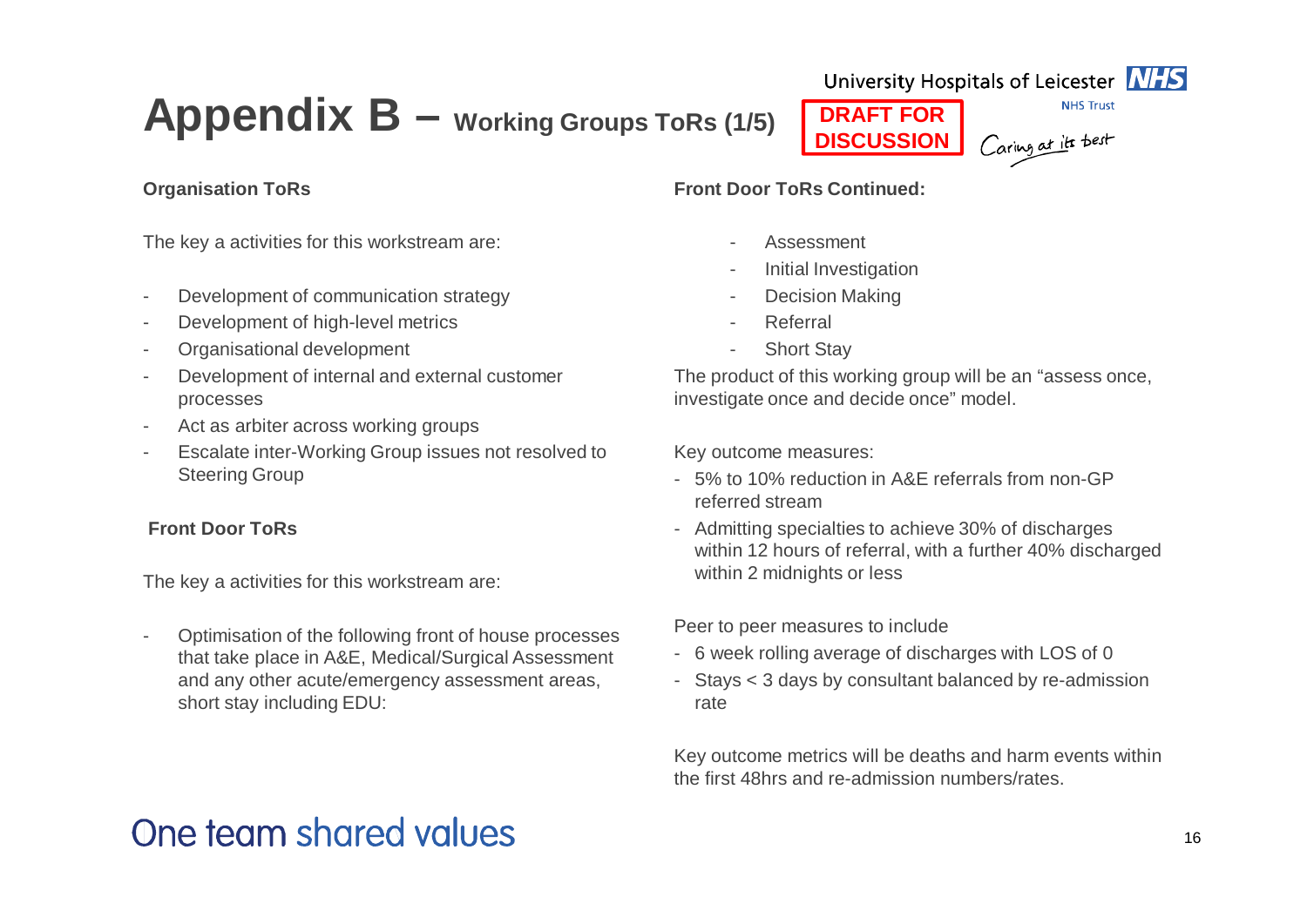## **Appendix B – Working Groups ToRs (2/5) DRAFT FOR**

**DISCUSSION**



**NHS Trust** 

Caring at its best

#### **Base Wards ToRs**

This work-stream will be responsible for designing and delivering effective case management delivery for nonshort stay admissions, minimising the impact of handover between the assessing team and the base ward team, and ensuring that all internal 'waits' are abolished.

The two key processes to optimise within this group will be the effective delivery of the 'board round' and the 'one stop ward round'.

Key outcome measures:

- A reduction in beds occupied by patients aged under 75 with the aim to reduce this by 10% to 20%

Peer to peer measures to include either:

- Monthly league tables of discharges by ward
- Or 6 week rolling averages against expected discharge rate for that ward

Key outcome metrics will be deaths and harm events after the first 48 hours, re-admissions and new long term care placements.

#### **Frailty ToRs**

There is an overlap between this group and the assessment and base ward groups but this group will be tasked with optimising inputs and flow for all frail older patients admitted to any specialty in the emergency pathway.

The main purpose of this group will be to reduce the 'deconditioning' impact of hospitalisation by early and assertive management of patients with frailty.

Key outcome measures:

- The number of beds occupied by patients aged 75 and over who have been in hospital 14 calendar days or more, with an aim to reduce this by 25-50%

Peer to peer measures to include either:

- Monthly league tables of discharges by ward
- Or 6 week rolling averages against the expected discharge rate for that ward

Key outcome metrics will be deaths and harm events after the first 48 hours, re-admissions and new long term care placements.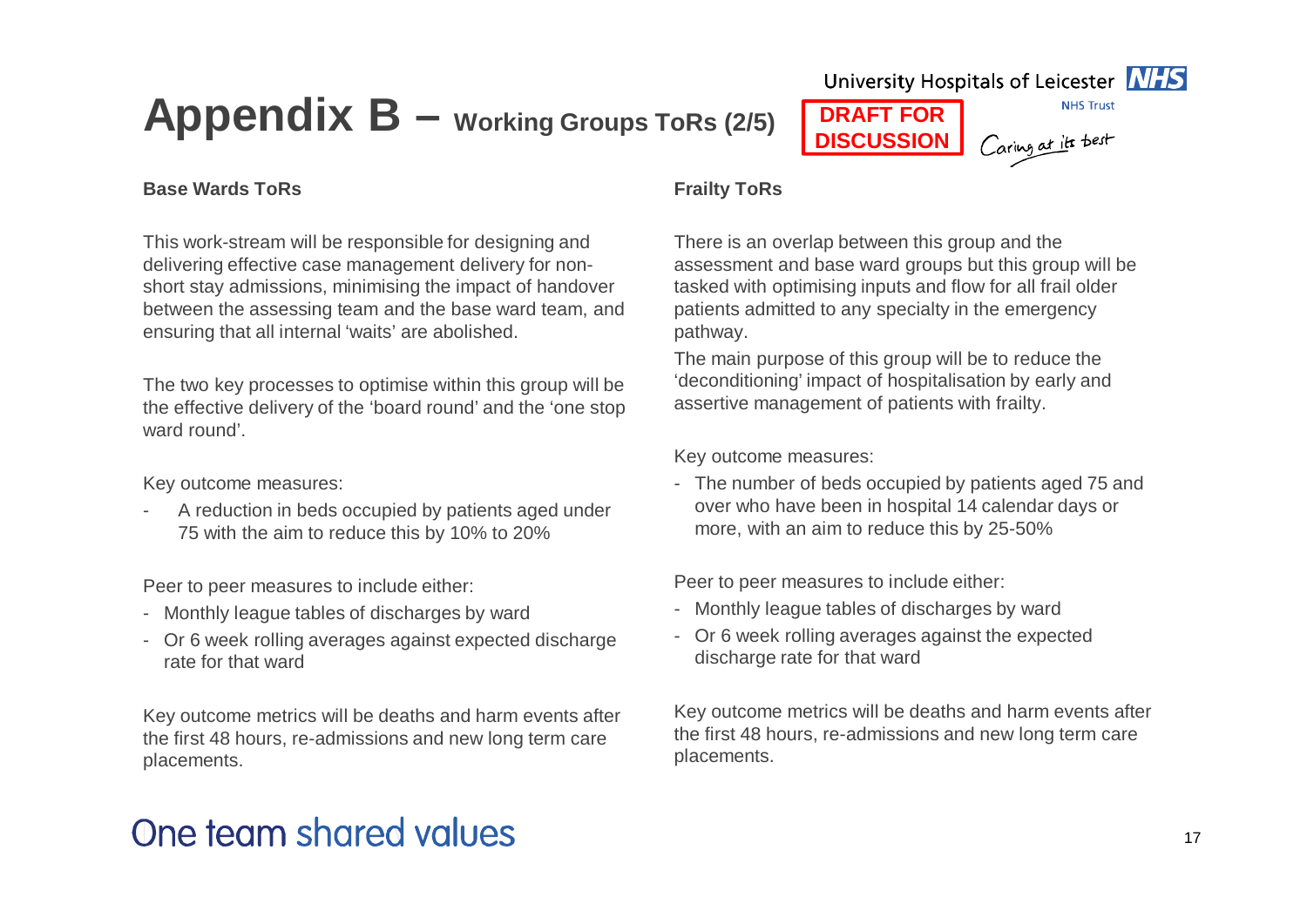#### **Appendix B** – *Working Groups ToRs (3/5)* DRAFT FOR **DRAFT BOREW APPENDIX B** – **Working Groups ToRs (3/5)** Caring at its best **DISCUSSION Emergency Care Programme - Work-stream Overview Workstream1** Assessment/ **General/Specialty Frailty Organisational Decision/Short Wards Stay** Patient Journey - Transfer of Care - Assertive Case Management **Metrics strategy** Arrival Profile, **Board rounding** Early CGA **Resourcing & Assess** Handover Communications **Daily Senior review Daily Senior Review** strategy **Consultant-led EDD & CCD** System issue Assessment, EDD **EDD & CCD** resolution **Patient Information** and CCD **Patient Information** IT system issues **Identify Admitted Flow** Stream One stop ward Ambulatory **Decide** round **Emergency Care** 2 by 10 **Advanced Nursing** Peer to Peer review One stop ward round **Ops Centre Roles Function** Long LOS escalation **Direct GP** Peer to Peer review **Discharge to Assess** Workforce planning assessment (not rotas) **Deliver** Community **Referral Process** Interface and Acceptance **Internal Professional Standards Metrics and Improvement** Leadership Communication **Toolsets Methodology** One team shared values

**NHS Trust**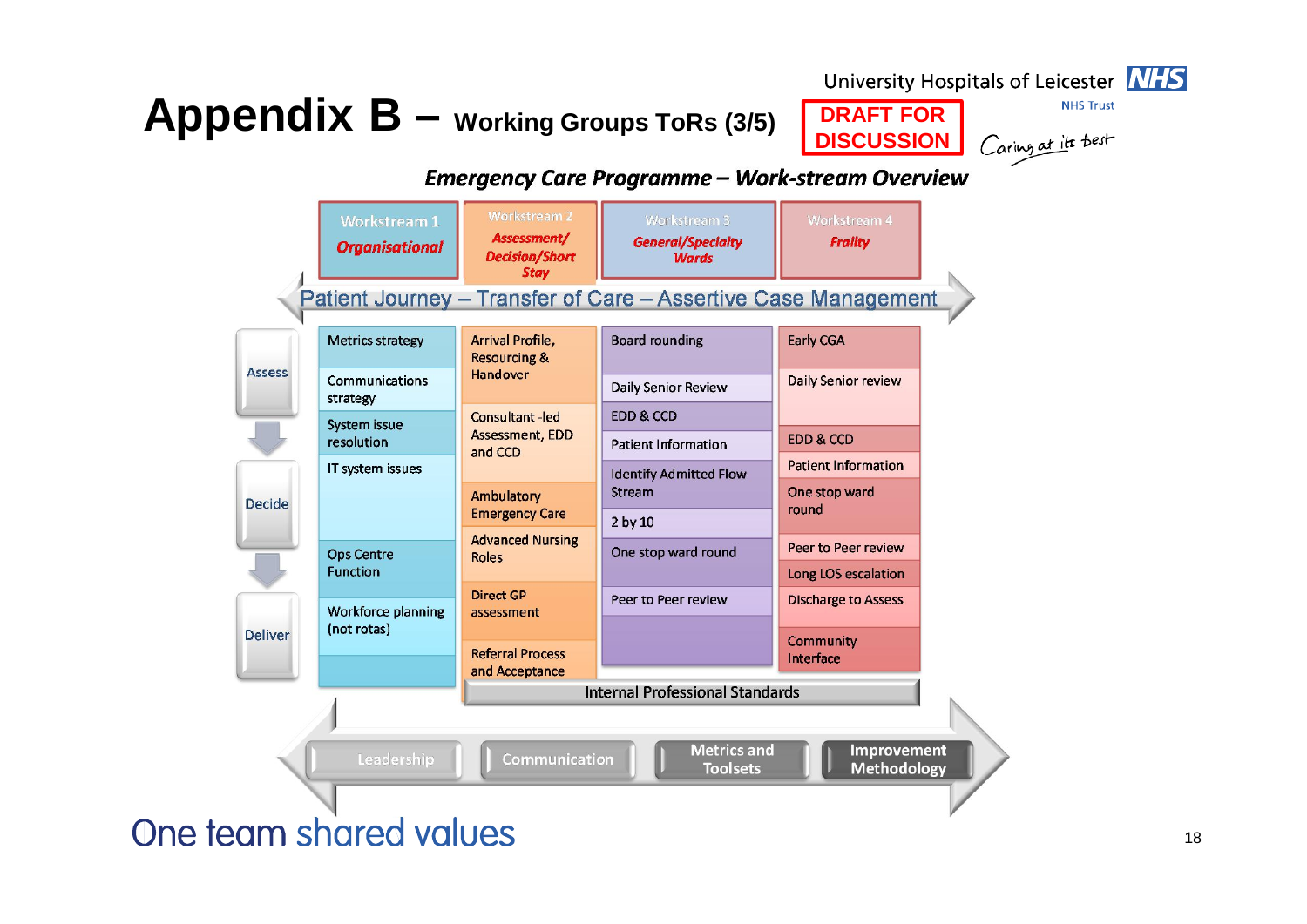# **Appendix B** – *Working Groups ToRs (4/5)* DIRAFT FOR **DRAFT FOR**

**DISCUSSION**

#### **NHS Trust**

Caring at its best

### **Emergency Care Programme - Outcome Metrics Overview**

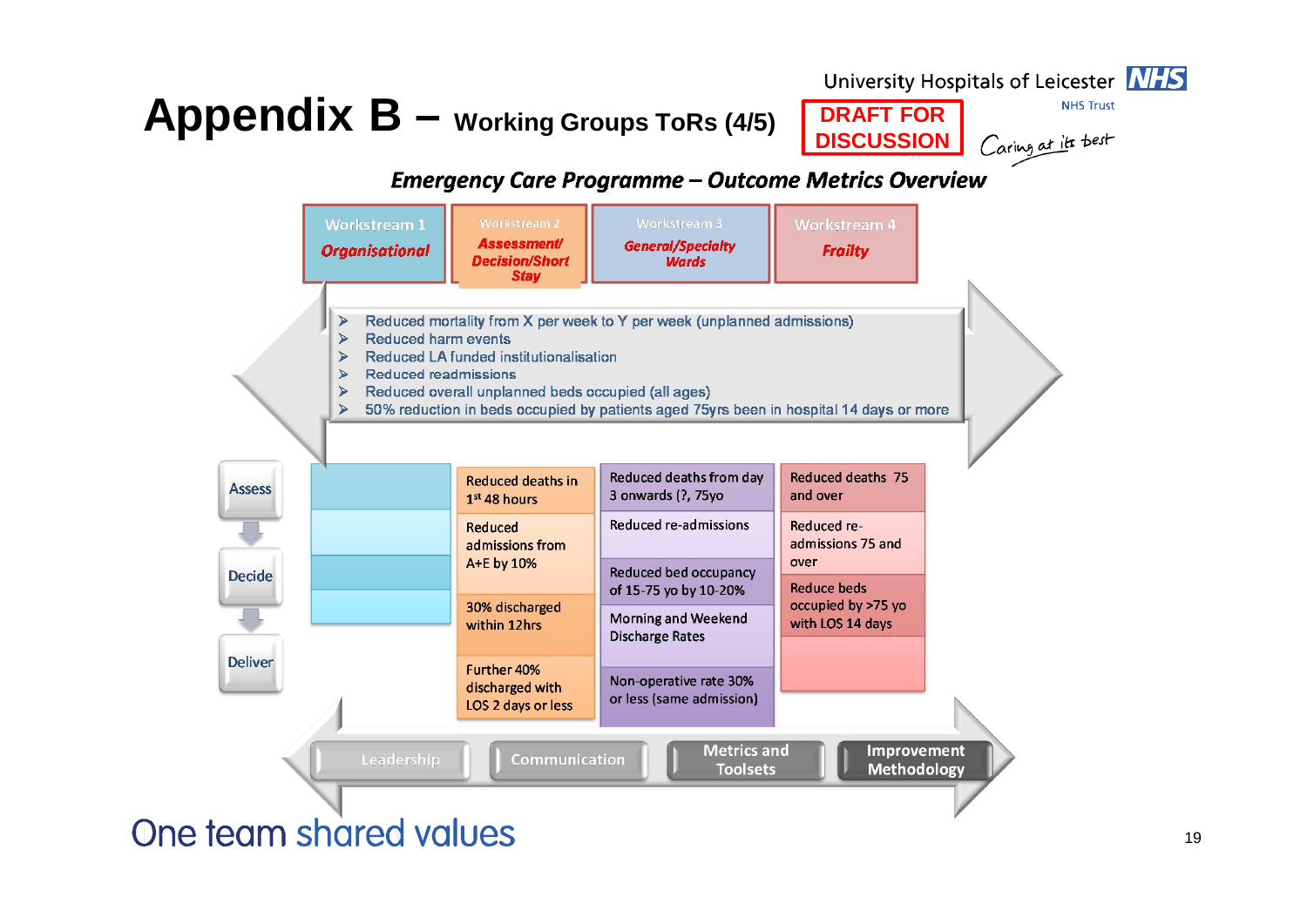## **Appendix B – Working Groups ToRs (5/5) DRAFT FOR**

University Hospitals of Leicester **NHS DISCUSSION**

**NHS Trust** 



### **Emergency Care Programme - Working Group Overview**

| <b>Workstream 1</b><br><b>Organisational</b> | <b>Workstream 2</b><br><b>Assessment/</b><br><b>Decision/Short</b><br><b>Stay</b> | Workstream 3<br><b>General/Specialty</b><br><b>Wards</b> | <b>Workstream 4</b><br><b>Frailty</b> | Workstream 5<br><b>Glenfield</b> |
|----------------------------------------------|-----------------------------------------------------------------------------------|----------------------------------------------------------|---------------------------------------|----------------------------------|
| Membership:                                  |                                                                                   |                                                          |                                       |                                  |
| Rachel Overfield                             | <b>Mark Ardron</b>                                                                | <b>Paul McNally</b>                                      | <b>Simon Conroy</b>                   | John Bennet                      |
| Julie Dixon                                  | <b>Ben Teasdale</b>                                                               | Consultants $x$ 2 – Med<br>and Surg                      | Consultants x 2                       | Consultants x 2                  |
|                                              | Lee Walker                                                                        | Nursing Leads x 3                                        | Nursing Leads x 3                     | Nursing Lead x 3                 |
|                                              | <b>Surgical Lead</b>                                                              | <b>AHP Lead</b>                                          | <b>AHP Lead</b>                       | <b>AHP Lead</b>                  |
|                                              | Diagnostic Lead                                                                   | <b>Junior Doctors x 2</b>                                | Junior Doctors x 2                    | <b>Junior Doctors x 2</b>        |
|                                              | Nursing Lead x 3                                                                  | Managerial Lead                                          | Managerial Lead                       |                                  |
|                                              | <b>AHP Lead</b>                                                                   |                                                          |                                       |                                  |
|                                              | Junior Doctor x 3                                                                 |                                                          |                                       |                                  |
|                                              | Managerial Lead                                                                   |                                                          |                                       |                                  |
|                                              |                                                                                   |                                                          |                                       |                                  |
|                                              |                                                                                   |                                                          |                                       |                                  |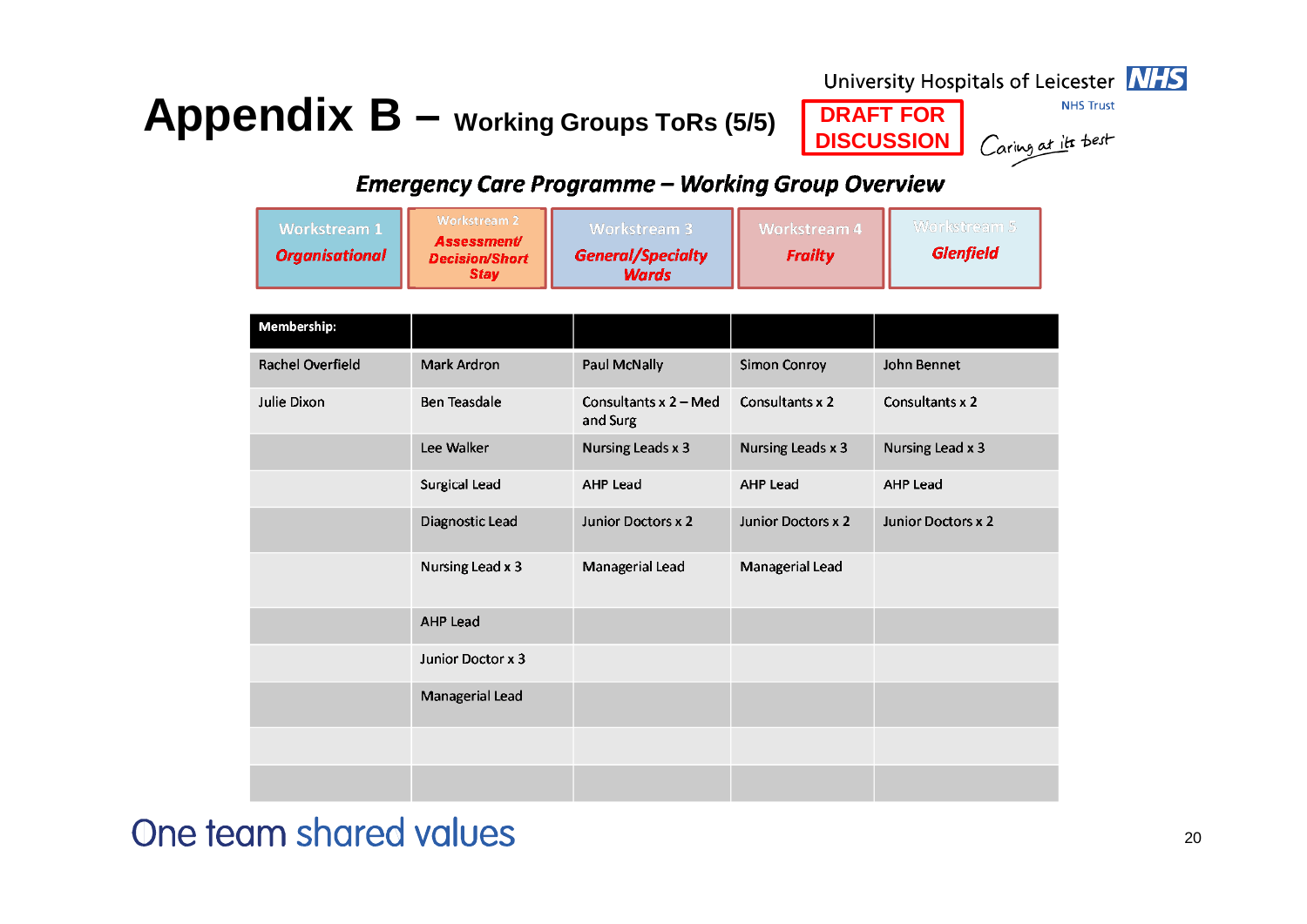## **Appendix C – Steering Group ToRs (1/3)**



### **Purpose**

To ensure the delivery of the Emergency Care Quality Programme, by monitoring and taking actions to address any potential failures to deliver.

To review performance against the plan, receiving regular updates from each Working Group on progress against delivery.

To ensure all actions are completed within timescales set.

To gain assurance from individual Working Group Leads on the progress of quality improvement across the emergency care pathway.

To provide assurance to the Executive Team on the delivery of the Emergency Care Quality programme. To escalate as necessary to the executive team any issues for decision / discussion / assurance / endorsement.

To provide a forum of support for Working Group Leads in delivering enhanced quality performance across the emergency care pathway, enabling escalation of concerns, joint resolution of problems.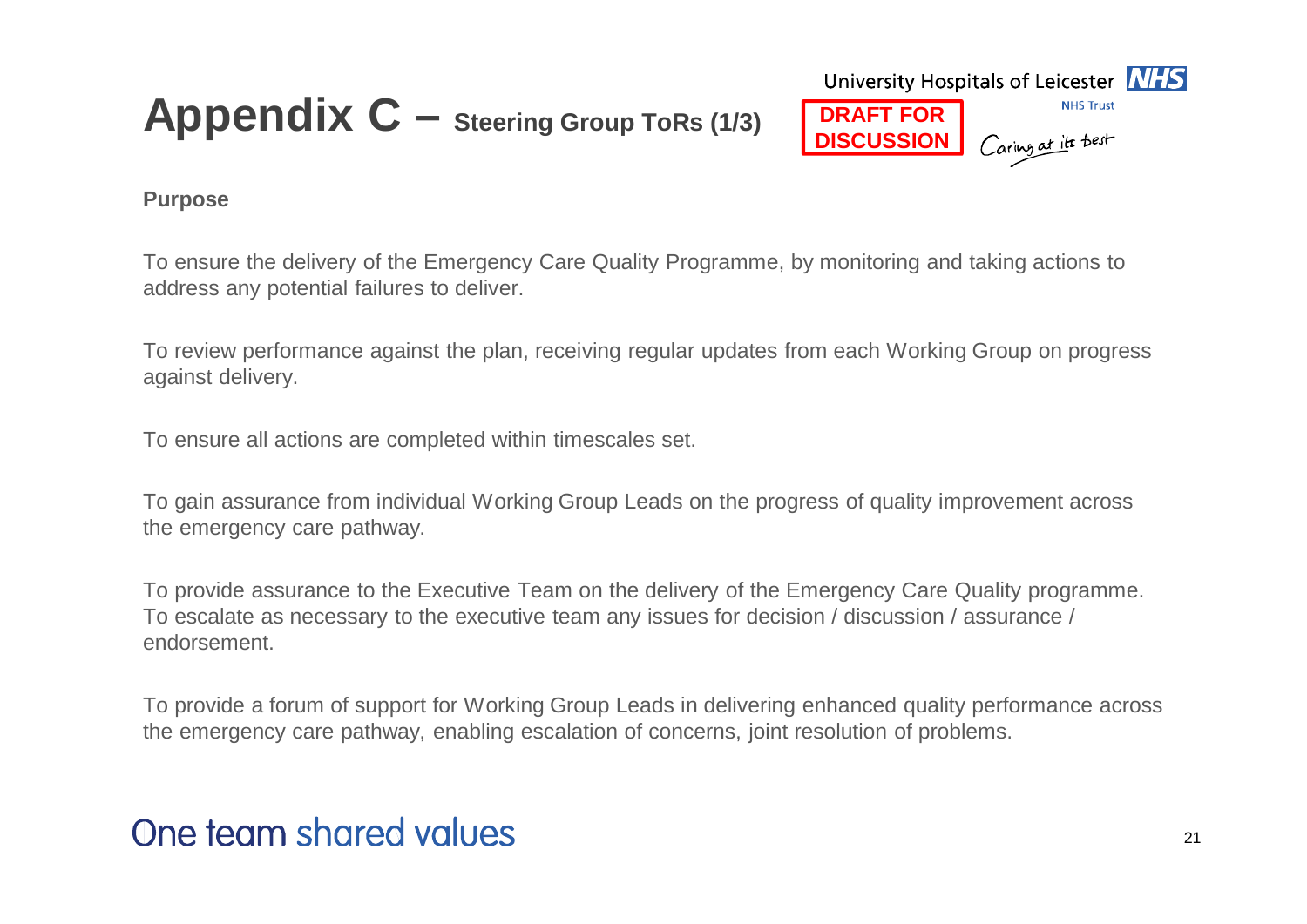## **Appendix C** – **Steering Group ToRs (2/3)** DRAFT FOR



#### **Scope**

The Emergency Care Steering Group will have oversight of all the Trust led Working Groups tasked to deliver quality improvements across the whole emergency care pathway, both within the Trust and with key partners outside of the Trust such as East Midlands Ambulance Service, Leicester, Leicestershire and Rutland CCGs, NHS England.

The Emergency Care Steering Group will meet on a fortnightly basis initially and will drop to monthly once performance levels have reached a pre-agreed level across the emergency care pathway.

#### **Membership**

The following are the substantive members:

| <b>Post / Remit</b>                  | <b>Post Holder(s)</b>   | <b>Post / Remit</b>                       | <b>Post Holder(s)</b>   |
|--------------------------------------|-------------------------|-------------------------------------------|-------------------------|
| <b>Chief Executive Officer, CEO</b>  | John Adler (chair)      | Chief Operating Officer, (COO)            | <b>Richard Mitchell</b> |
| (Chair)                              |                         | <b>Chief Technical Advisor</b>            | lan Sturgess            |
| Senior Responsible Officer,<br>(SRO) | <b>Kevin Harris</b>     | <b>Organisation Working Group</b><br>Lead | Julie Dixon             |
| <b>Deputy Medical Director</b>       | <b>Andrew Furlong</b>   | <b>Front Door Lead</b>                    | <b>Mark Ardron</b>      |
| <b>Deputy Medical Director</b>       | Peter Rabey             | <b>Base Ward Lead</b>                     | <b>Paul McNally</b>     |
| <b>Clinical Director, Emergency</b>  | <b>Catherine Free</b>   | <b>Frailty Lead</b>                       | <b>Simon Conroy</b>     |
| Medicine                             |                         | <b>Glenfield Lead</b>                     | <b>TBC</b>              |
| <b>Director of Nursing</b>           | <b>Rachel Overfield</b> | <b>Project Manager</b>                    | Themba Moyo             |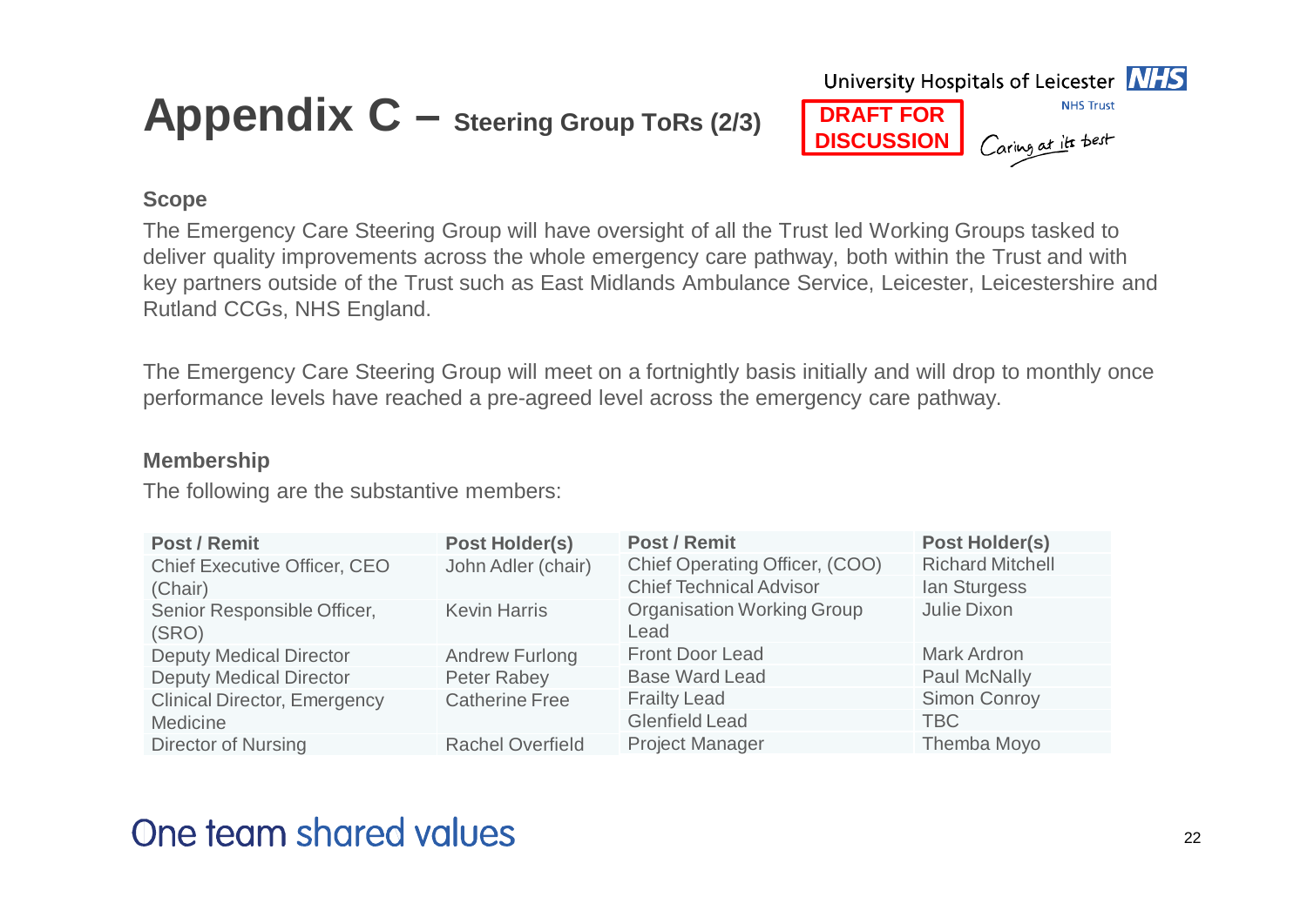## **Appendix C – Steering Group ToRs (3/3) DRAFT FOR**

University Hospitals of Leicester **NHS NHS Trust** 

Caring at its best

**DISCUSSION**



#### **Constitutional Arrangements**

1.A quorum shall be four members, one of these members must be the Chair or SRO and one must be either the COO or Deputy Medical Director.

2.The Emergency Care Quality Steering Group will meet fortnightly and run for two hours.

3.Minutes of this meeting will be provided to the Working Groups and Executive Team.

4.The Emergency Care Quality Steering Group is responsible and accountable to the Executive Team. The Chair will report on a fortnightly basis to the Executive Team and provide updates on progress.

5.Actions arising from the Emergency Care Steering Group will be captured and circulated to the membership, Working Groups and Executive Team post-meeting. Actions will further be captured in the Emergency Care Quality Action, Risk & Issue, (ARI), log, to be updated and circulated to all members post-meeting.

- 6. Attendance at the meeting is a mandatory requirement; where attendance is not possible due to annual leave, members must ensure a nominated deputy attends. The deputy should be fully conversant with all the key issues in their area.
- 7. All apologies are to be given to the Chair five days prior to the meeting along with the name of the nominated deputy.
- 8. Any associated papers must be forwarded electronically to the Chair three working days prior to the meeting, to enable review / consideration.
- 9. Co-option of key stakeholders will occur at the discretion of the Chair. Any individuals attending for adhoc agenda items are to be confirmed / agreed by the Chair prior to the meeting. The Chair will invite individuals to update the meeting as necessary.
- 10.In the interests of time management, meeting members must ensure timely attendance due to the information required to be reviewed at each meeting.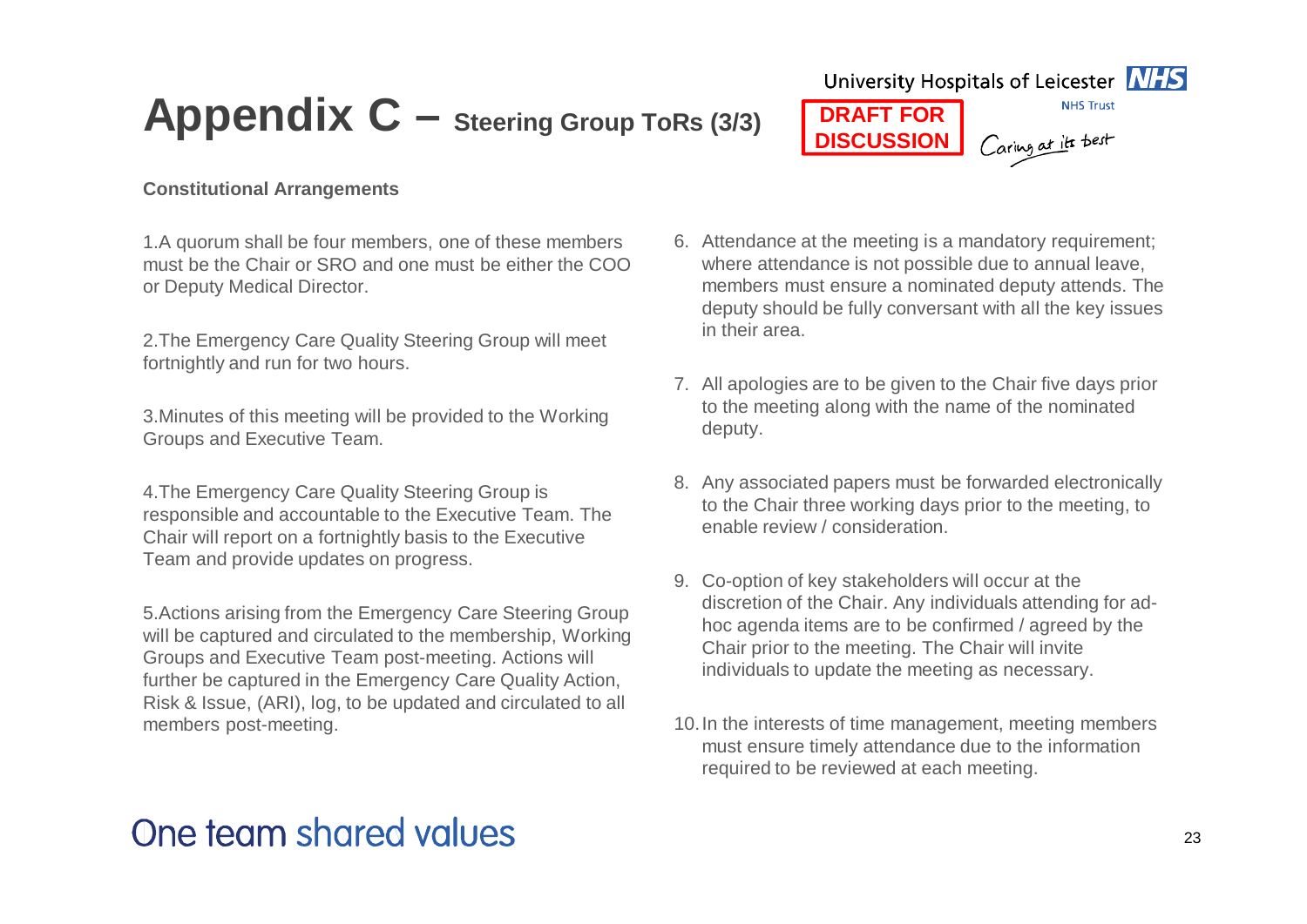

### **Defining and Capturing Risks**

A risk in project terms is defined as "an uncertain event or set of events that, should it/they occur, will have an effect on the achievement of objectives". A risk is measured by a combination of the probability of a perceived threat or opportunity occurring, and the magnitude of its impact on objectives.

Project risks will be logged centrally in the Actions, Risk and Issues, (ARI), Log and capture the following:

- 1. A description of the risk
- 2. It's potential impact
- 3. Mitigating actions, (to reduce the chances of the risk occurring or to reduce the impact if it does occur)
- 4. The probability of the risk occurring
- 5. The potential impact of the risk occurring on the project
- 6. The overall risk score
- 7. A risk owner, (who is part of the project organisation), to lead on the mitigating actions

The risk owner is to provide an initial description and resolution plan for the risk to the Project Manager who is the "custodian" of the ARI log.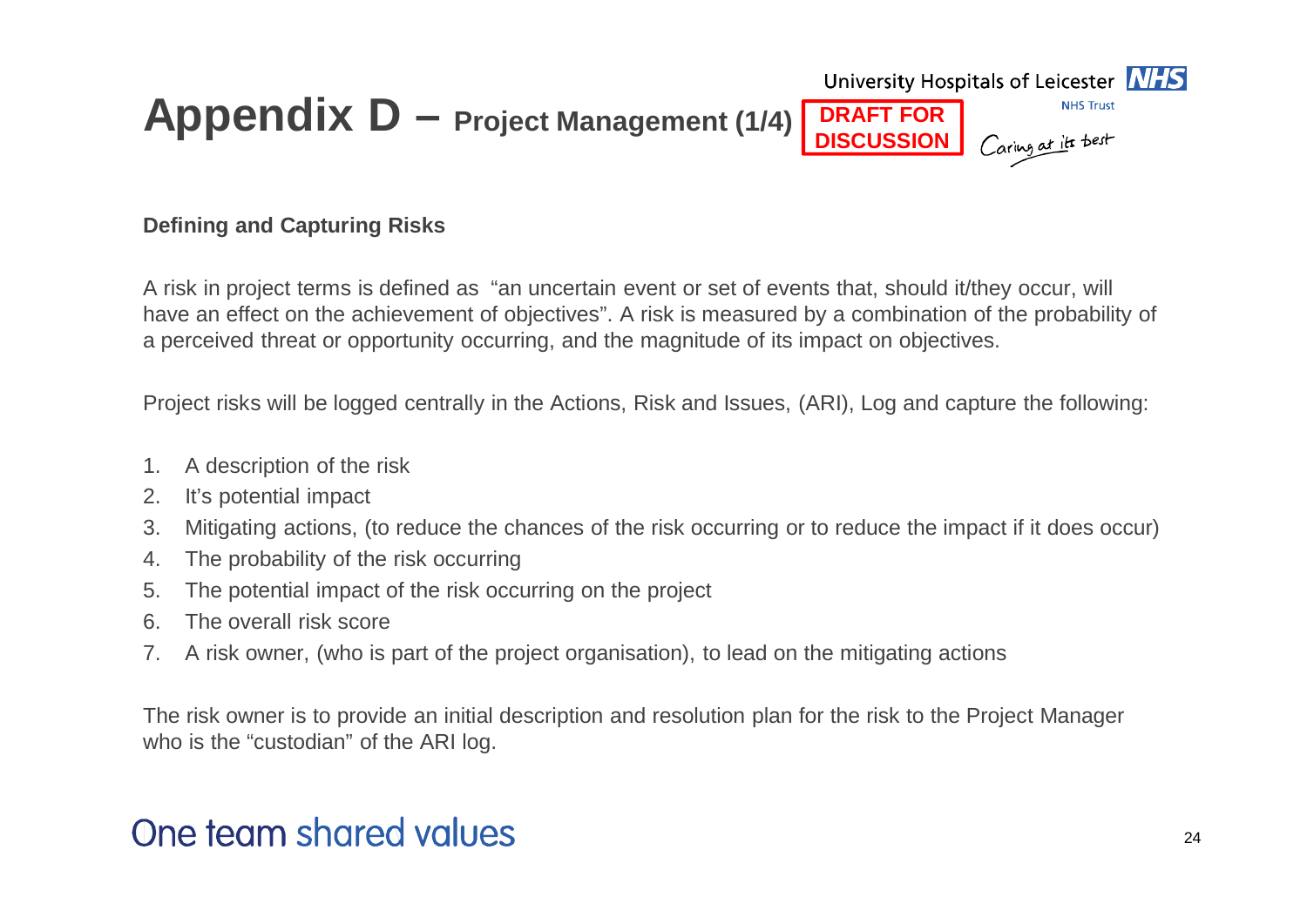#### University Hospitals of Leicester MHS



**NHS Trust** 

Caring at its best

**Appendix D - Project Management (2/4)RAFT FOR DISCUSSION**

#### **Probability Scoring Matrix**

| <b>Probability</b> |                       |                                                 |  |
|--------------------|-----------------------|-------------------------------------------------|--|
|                    |                       | What is the Likelihood that the Risk will Occur |  |
| Level              |                       | <b>Approach and Processes</b>                   |  |
| $\overline{1}$     | <b>Not Likely</b>     | 0 - 20% Probability of Occurrence               |  |
| $\overline{2}$     | Low Likelihood        | 20 - 40% Probability of Occurrence              |  |
| 3                  | Likely                | 40 - 60% Probability of Occurrence              |  |
| $\boldsymbol{4}$   | <b>High Likely</b>    | 60-80% Probability of Occurrence                |  |
| 5                  | <b>Near Certainty</b> | 80 - 100% Probability of Occurrence             |  |

**Impact Scoring Matrix**

|                | <b>Potential Impact</b>                                                |                                           |                                             |  |  |
|----------------|------------------------------------------------------------------------|-------------------------------------------|---------------------------------------------|--|--|
|                | Given the Risk is Realized, what would be the magnitude of the impact? |                                           |                                             |  |  |
| Level          | <b>Technical</b>                                                       | <b>Schedule</b>                           | Cost                                        |  |  |
| 1              | Minimal OR No Impact                                                   | Minimal OR No Impact Minimal or No Impact |                                             |  |  |
| $\overline{2}$ | Minor $OR < 2\%$                                                       | Slight delay < 1 month                    | <b>Budget Increase</b><br>of $(\epsilon1M)$ |  |  |
| 3              | Moderate performance                                                   | Minor Schedule Slip                       | <b>Budget Increase</b><br>of $(E1 - 2M)$    |  |  |
| $\overline{4}$ | <b>High Performance</b>                                                | Major Schedule Slip                       | <b>Budget Increase of</b><br>$(E2 - 5M)$    |  |  |
| 5              | Unacceptable; Over 10%                                                 | Unacceptable<br>Schedule                  | <b>Budget Increase of</b><br>( > £5M)       |  |  |

### One team shared values

In order to arrive at an overall risk score, the probability of the risk occurring and the impact are multiplied, resulting in a risk score. The table below provides the combination of scores and corresponding RAG status that can occur using the matrices opposite.

| <b>Risk Score Matrix</b> |                         |                |    |    |    |
|--------------------------|-------------------------|----------------|----|----|----|
| Probability              |                         |                |    |    |    |
| 5                        | 5                       | 10             | 15 | 20 | 25 |
| 4                        | 4                       | 8              | 12 | 16 | 20 |
| 3                        | 3                       | 6              | 9  | 12 | 15 |
| $\overline{2}$           | $\overline{2}$          | 4              | 6  | 8  | 10 |
| 1                        |                         | $\overline{2}$ | 3  | 4  | 5  |
|                          |                         | $\mathbf{2}$   | 3  |    | 5  |
|                          | <b>Potential Impact</b> |                |    |    |    |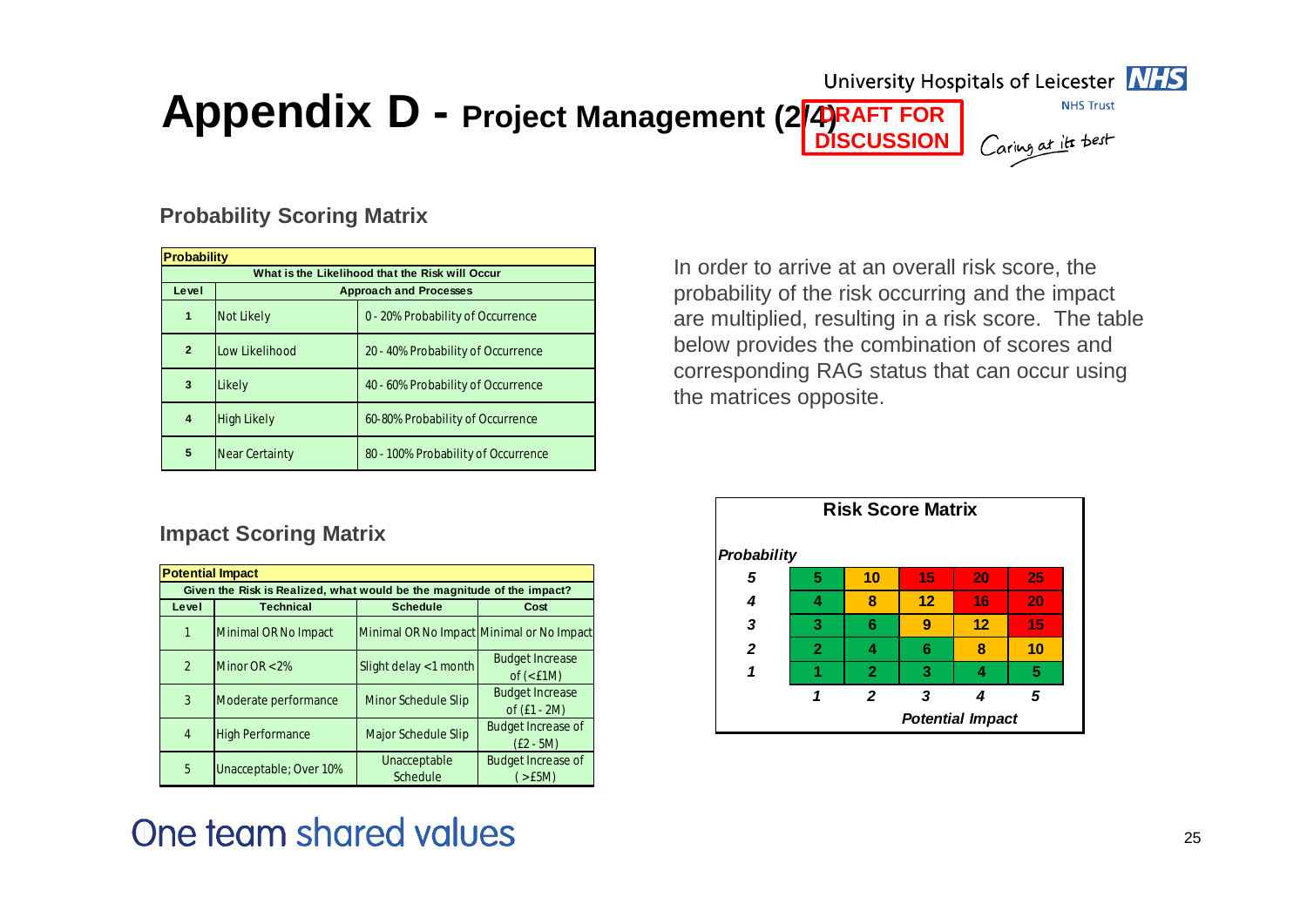## **Appendix D - Project Management (3/4)**

### **Defining and Capturing Issues**

An issue in project terms is defined as "a relevant event that has happened, was not planned, and requires management action".

**DRAFT FOR DISCUSSION**

University Hospitals of Leicester **NHS** 

**NHS Trust** 

Caring at its best

Project issues will be logged centrally in the ARI log and will capture the following:

- 1. A description of the issue
- 2. It's impact
- 3. A resolution plan
- 4. When the issue should be resolved by
- 5. The issue owner, (who is part of the project organisation), to lead on the mitigating actions
- 6. Status, (i.e. whether it is open or not)

As with risks, the issue owner is to provide an initial description and resolution plan for the issue to the Project Manager who is the "custodian" of the ARI log.